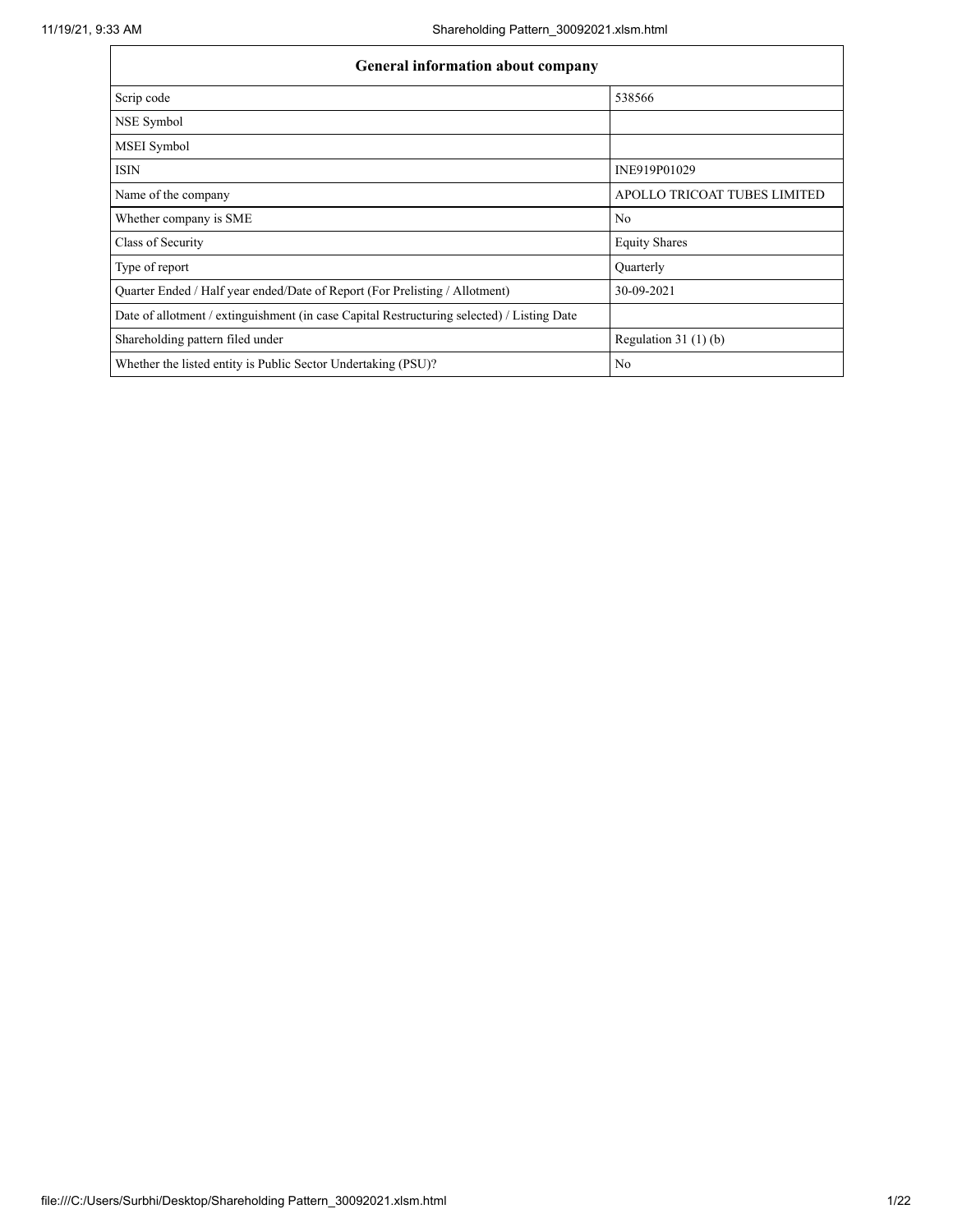|                | <b>Declaration</b>                                                                          |        |                                |                       |                             |  |  |  |  |
|----------------|---------------------------------------------------------------------------------------------|--------|--------------------------------|-----------------------|-----------------------------|--|--|--|--|
| Sr.<br>No.     | Particular                                                                                  | Yes/No | Promoter and<br>Promoter Group | Public<br>shareholder | Non Promoter-<br>Non Public |  |  |  |  |
| $\overline{1}$ | Whether the Listed Entity has issued any partly paid up shares?                             | No     | No                             | No                    | N <sub>0</sub>              |  |  |  |  |
| $\overline{2}$ | Whether the Listed Entity has issued any Convertible Securities<br>$\overline{\mathcal{L}}$ | No.    | No                             | No                    | No                          |  |  |  |  |
| $\overline{3}$ | Whether the Listed Entity has issued any Warrants?                                          | No.    | No                             | N <sub>0</sub>        | N <sub>0</sub>              |  |  |  |  |
| $\overline{4}$ | Whether the Listed Entity has any shares against which<br>depository receipts are issued?   | No     | No                             | No                    | No                          |  |  |  |  |
| $\overline{5}$ | Whether the Listed Entity has any shares in locked-in?                                      | No.    | No                             | N <sub>0</sub>        | N <sub>0</sub>              |  |  |  |  |
| 6              | Whether any shares held by promoters are pledge or otherwise<br>encumbered?                 | No     | No                             |                       |                             |  |  |  |  |
| $\overline{7}$ | Whether company has equity shares with differential voting<br>rights?                       | No     | No                             | No                    | No                          |  |  |  |  |
| 8              | Whether the listed entity has any significant beneficial owner?                             | No.    |                                |                       |                             |  |  |  |  |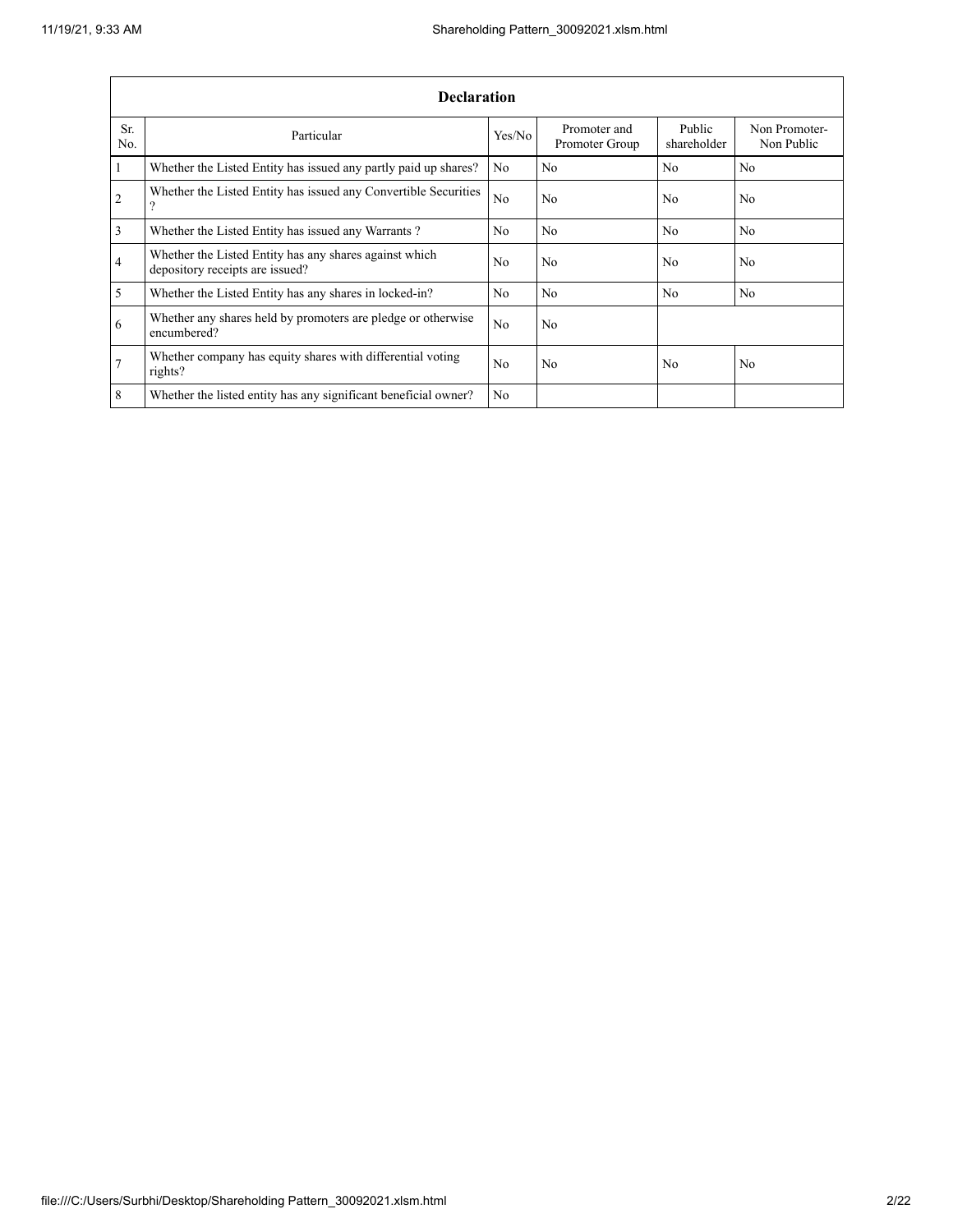|                 | No. Of<br>No. Of<br>Partly<br>Total nos.<br>No. of<br>shares<br>Category<br>fully paid<br>Nos. Of<br>paid-up<br>shares |                                                                                                             | Shareholding as a<br>% of total no. of | Number of Voting Rights held in each<br>class of securities (IX) |                          |            |                                    |                           |  |          |            |
|-----------------|------------------------------------------------------------------------------------------------------------------------|-------------------------------------------------------------------------------------------------------------|----------------------------------------|------------------------------------------------------------------|--------------------------|------------|------------------------------------|---------------------------|--|----------|------------|
| Category<br>(I) | of<br>shareholder                                                                                                      | shareholders                                                                                                | up equity                              | equity                                                           | underlying<br>Depository | held (VII) | shares (calculated<br>as per SCRR, | No of Voting (XIV) Rights |  |          | Total as a |
|                 | (II)                                                                                                                   | $= (IV) +$<br>(III)<br>shares<br>shares<br>Receipts<br>held<br>held $(IV)$<br>$(V)$ + $(VI)$<br>(VI)<br>(V) | 1957) (VIII) As a<br>% of $(A+B+C2)$   | Class eg:<br>X                                                   | Class<br>eg:y            | Total      | $%$ of<br>$(A+B+C)$                |                           |  |          |            |
| (A)             | Promoter<br>&<br>Promoter<br>Group                                                                                     |                                                                                                             | 33940000                               |                                                                  |                          | 33940000   | 55.82                              | 33940000                  |  | 33940000 | 55.82      |
| (B)             | Public                                                                                                                 | 39841                                                                                                       | 26860000                               |                                                                  |                          | 26860000   | 44.18                              | 26860000                  |  | 26860000 | 44.18      |
| (C)             | Non<br>Promoter-<br>Non Public                                                                                         |                                                                                                             |                                        |                                                                  |                          |            |                                    |                           |  |          |            |
| (C1)            | <b>Shares</b><br>underlying<br>DRs                                                                                     |                                                                                                             |                                        |                                                                  |                          |            |                                    |                           |  |          |            |
| (C2)            | Shares held<br>by<br>Employee<br>Trusts                                                                                |                                                                                                             |                                        |                                                                  |                          |            |                                    |                           |  |          |            |
|                 | Total                                                                                                                  | 39842                                                                                                       | 60800000                               |                                                                  |                          | 60800000   | 100                                | 60800000                  |  | 60800000 | 100        |

## **Table I - Summary Statement holding of specified securities**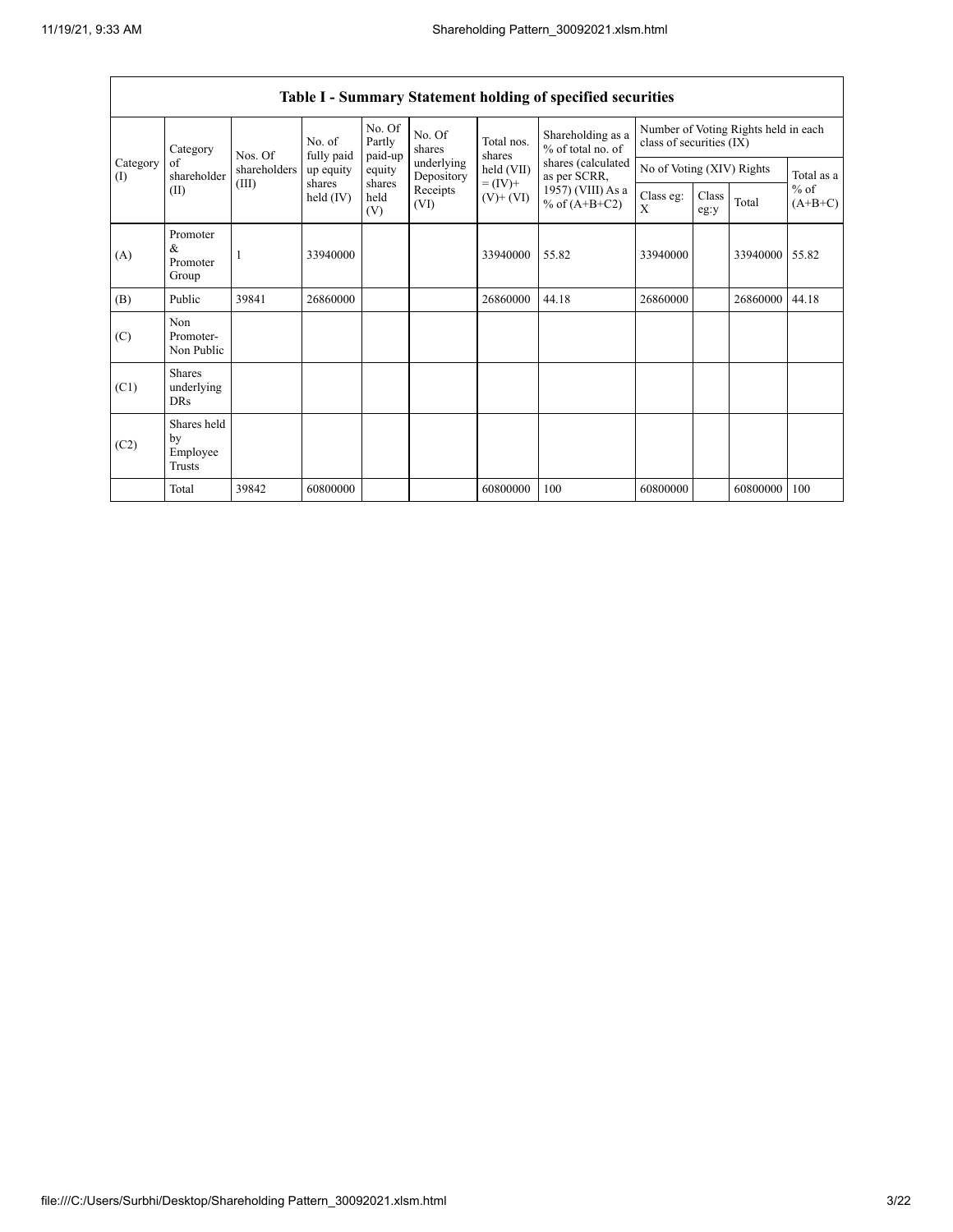| Table I - Summary Statement holding of specified securities |                                           |                                                 |                                                                                                                                                                                      |                                                                                    |                                                  |            |                                                                        |                                         |                            |          |
|-------------------------------------------------------------|-------------------------------------------|-------------------------------------------------|--------------------------------------------------------------------------------------------------------------------------------------------------------------------------------------|------------------------------------------------------------------------------------|--------------------------------------------------|------------|------------------------------------------------------------------------|-----------------------------------------|----------------------------|----------|
| Category<br>Category<br>of                                  | No. Of<br><b>Shares</b><br>Underlying     | No. of<br><b>Shares</b><br>Underlying           | No. Of Shares<br>Underlying<br>Outstanding<br>convertible                                                                                                                            | Shareholding, as a %<br>assuming full<br>conversion of<br>convertible securities ( | Number of<br>Locked in<br>shares (XII)           |            | Number of<br>Shares<br>pledged or<br>otherwise<br>encumbered<br>(XIII) |                                         | Number of<br>equity shares |          |
| (I)                                                         | shareholder<br>(II)                       | Outstanding<br>convertible<br>securities<br>(X) | securities and<br>Outstanding<br>as a percentage of<br>Warrants<br>No. Of<br>diluted share capital)<br>$(XI) = (VII)+(X) As a %$<br>$(X_i)$<br>Warrants (Xi)<br>of $(A+B+C2)$<br>(a) | No.<br>(a)                                                                         | As a<br>$%$ of<br>total<br>Shares<br>held<br>(b) | No.<br>(a) | As a<br>$%$ of<br>total<br><b>Shares</b><br>held<br>(b)                | held in<br>dematerialized<br>form (XIV) |                            |          |
| (A)                                                         | Promoter<br>&<br>Promoter<br>Group        |                                                 |                                                                                                                                                                                      |                                                                                    | 55.82                                            |            |                                                                        |                                         |                            | 33940000 |
| (B)                                                         | Public                                    |                                                 |                                                                                                                                                                                      |                                                                                    | 44.18                                            |            |                                                                        |                                         |                            | 26853578 |
| (C)                                                         | Non<br>Promoter-<br>Non Public            |                                                 |                                                                                                                                                                                      |                                                                                    |                                                  |            |                                                                        |                                         |                            |          |
| (C1)                                                        | <b>Shares</b><br>underlying<br><b>DRs</b> |                                                 |                                                                                                                                                                                      |                                                                                    |                                                  |            |                                                                        |                                         |                            |          |
| (C2)                                                        | Shares held<br>by<br>Employee<br>Trusts   |                                                 |                                                                                                                                                                                      |                                                                                    |                                                  |            |                                                                        |                                         |                            |          |
|                                                             | Total                                     |                                                 |                                                                                                                                                                                      |                                                                                    | 100                                              |            |                                                                        |                                         |                            | 60793578 |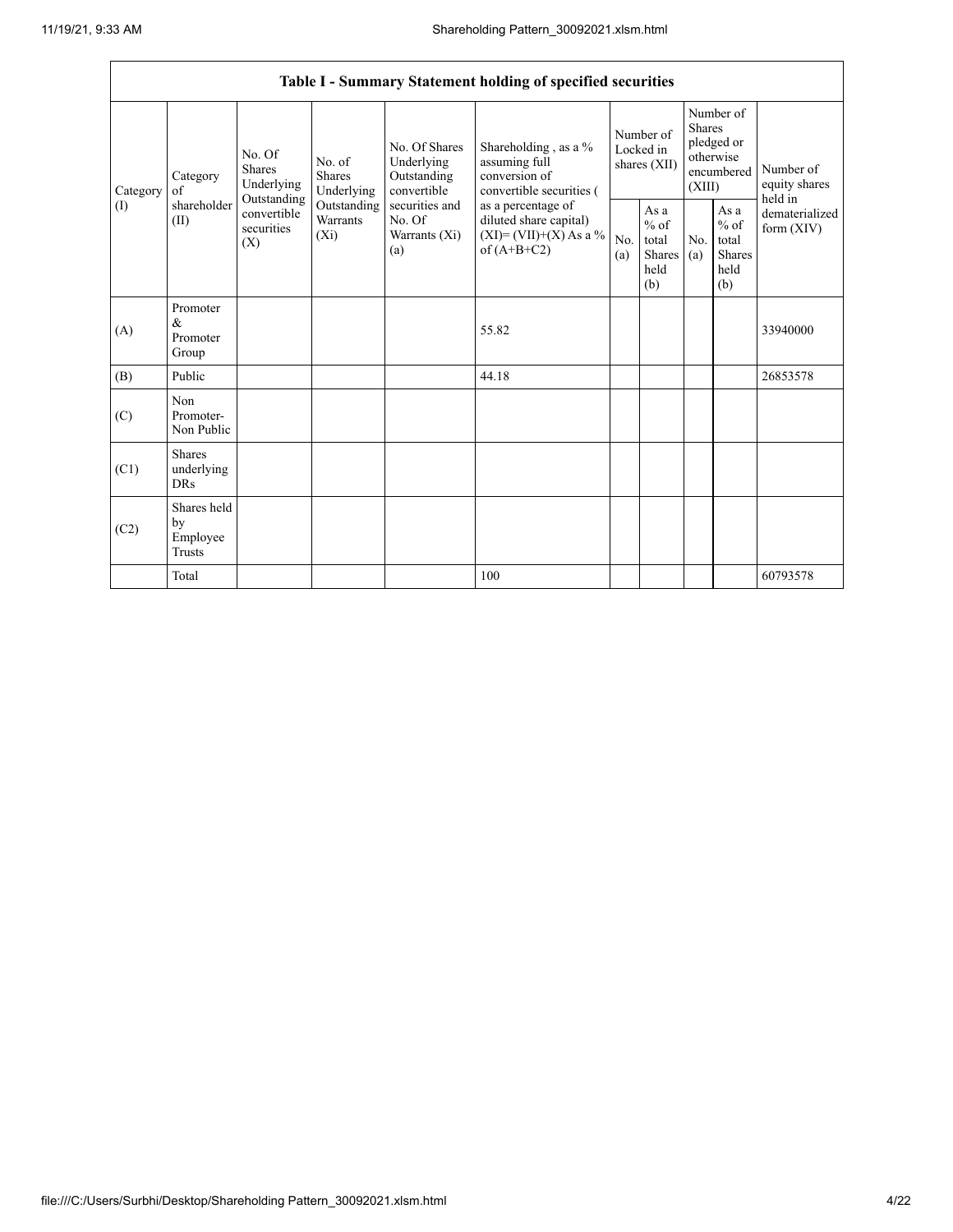|                                                                                                |                                                                                                                     |                         |                                   | No.<br><b>Of</b>                                                                                                                                           | No. Of           | Total nos.                 | Shareholding<br>as a % of<br>total no. of        | Number of Voting Rights held in each<br>class of securities (IX) |               |                  |                                 |
|------------------------------------------------------------------------------------------------|---------------------------------------------------------------------------------------------------------------------|-------------------------|-----------------------------------|------------------------------------------------------------------------------------------------------------------------------------------------------------|------------------|----------------------------|--------------------------------------------------|------------------------------------------------------------------|---------------|------------------|---------------------------------|
| Sr.                                                                                            | Category &<br>Name of the<br>Shareholders (I)                                                                       | Nos. Of<br>shareholders | No. of<br>fully paid<br>up equity | Partly<br>shares<br>shares<br>shares<br>paid-<br>No of Voting (XIV) Rights<br>held<br>(calculated<br>underlying<br>up<br>Depository<br>$(VII) =$<br>as per |                  |                            | Total<br>as a %                                  |                                                                  |               |                  |                                 |
|                                                                                                |                                                                                                                     | (III)                   | shares<br>held $(IV)$             | equity<br>shares<br>held<br>(V)                                                                                                                            | Receipts<br>(VI) | $(IV)$ +<br>$(V)$ + $(VI)$ | SCRR,<br>1957) (VIII)<br>As a % of<br>$(A+B+C2)$ | Class eg:<br>Χ                                                   | Class<br>eg:y | Total            | of<br>Total<br>Voting<br>rights |
| А                                                                                              | Table II - Statement showing shareholding pattern of the Promoter and Promoter Group                                |                         |                                   |                                                                                                                                                            |                  |                            |                                                  |                                                                  |               |                  |                                 |
| (1)                                                                                            | Indian                                                                                                              |                         |                                   |                                                                                                                                                            |                  |                            |                                                  |                                                                  |               |                  |                                 |
| (a)                                                                                            | Individuals/Hindu<br>undivided Family                                                                               | $\mathbf{0}$            | $\mathbf{0}$                      |                                                                                                                                                            |                  | $\boldsymbol{0}$           | $\boldsymbol{0}$                                 | $\boldsymbol{0}$                                                 |               | $\boldsymbol{0}$ | $\boldsymbol{0}$                |
| (d)                                                                                            | Any Other<br>(specify)                                                                                              | $\mathbf{1}$            | 33940000                          |                                                                                                                                                            |                  | 33940000                   | 55.82                                            | 33940000                                                         |               | 33940000         | 55.82                           |
| Sub-Total<br>(A)(1)                                                                            |                                                                                                                     | $\mathbf{1}$            | 33940000                          |                                                                                                                                                            |                  | 33940000 55.82             |                                                  | 33940000                                                         |               | 33940000 55.82   |                                 |
| (2)                                                                                            | Foreign                                                                                                             |                         |                                   |                                                                                                                                                            |                  |                            |                                                  |                                                                  |               |                  |                                 |
| Total<br>Shareholding<br>of Promoter<br>and<br>Promoter<br>Group $(A)=$<br>$(A)(1)+(A)$<br>(2) |                                                                                                                     | 1                       | 33940000                          |                                                                                                                                                            |                  | 33940000 55.82             |                                                  | 33940000                                                         |               | 33940000 55.82   |                                 |
| B                                                                                              | Table III - Statement showing shareholding pattern of the Public shareholder                                        |                         |                                   |                                                                                                                                                            |                  |                            |                                                  |                                                                  |               |                  |                                 |
| (1)                                                                                            | Institutions                                                                                                        |                         |                                   |                                                                                                                                                            |                  |                            |                                                  |                                                                  |               |                  |                                 |
| (a)                                                                                            | Mutual Funds                                                                                                        | $\mathbf{1}$            | 843230                            |                                                                                                                                                            |                  | 843230                     | 1.39                                             | 843230                                                           |               | 843230           | 1.39                            |
| (c)                                                                                            | Alternate<br><b>Investment Funds</b>                                                                                | 4                       | 26410                             |                                                                                                                                                            |                  | 26410                      | 0.04                                             | 26410                                                            |               | 26410            | 0.04                            |
| (e)                                                                                            | Foreign Portfolio<br>Investors                                                                                      | 9                       | 1104516                           |                                                                                                                                                            |                  | 1104516                    | 1.82                                             | 1104516                                                          |               | 1104516          | 1.82                            |
| (f)                                                                                            | Financial<br>Institutions/<br><b>Banks</b>                                                                          | 1                       | 48                                |                                                                                                                                                            |                  | 48                         | $\boldsymbol{0}$                                 | 48                                                               |               | 48               | $\boldsymbol{0}$                |
| Sub-Total<br>(B)(1)                                                                            |                                                                                                                     | 15                      | 1974204                           |                                                                                                                                                            |                  | 1974204                    | 3.25                                             | 1974204                                                          |               | 1974204          | 3.25                            |
| (3)                                                                                            | Non-institutions                                                                                                    |                         |                                   |                                                                                                                                                            |                  |                            |                                                  |                                                                  |               |                  |                                 |
| (a(i))                                                                                         | Individuals -<br>i.Individual<br>shareholders<br>holding nominal<br>share capital up<br>to Rs. 2 lakhs.             | 37637                   | 11301281                          |                                                                                                                                                            |                  | 11301281                   | 18.59                                            | 11301281                                                         |               | 11301281         | 18.59                           |
| (a(ii))                                                                                        | Individuals - ii.<br>Individual<br>shareholders<br>holding nominal<br>share capital in<br>excess of Rs. 2<br>lakhs. | 14                      | 6229853                           |                                                                                                                                                            |                  | 6229853                    | 10.25                                            | 6229853                                                          |               | 6229853          | 10.25                           |
| (e)                                                                                            | Any Other<br>(specify)                                                                                              | 2175                    | 7354662                           |                                                                                                                                                            |                  | 7354662                    | 12.1                                             | 7354662                                                          |               | 7354662          | 12.1                            |
| Sub-Total<br>(B)(3)                                                                            |                                                                                                                     | 39826                   | 24885796                          |                                                                                                                                                            |                  | 24885796                   | 40.93                                            | 24885796                                                         |               | 24885796         | 40.93                           |
| <b>Total Public</b><br>Shareholding<br>$(B)=(B)(1)+$<br>$(B)(2)+(B)$<br>(3)                    |                                                                                                                     | 39841                   | 26860000                          |                                                                                                                                                            |                  | 26860000 44.18             |                                                  | 26860000                                                         |               | 26860000         | 44.18                           |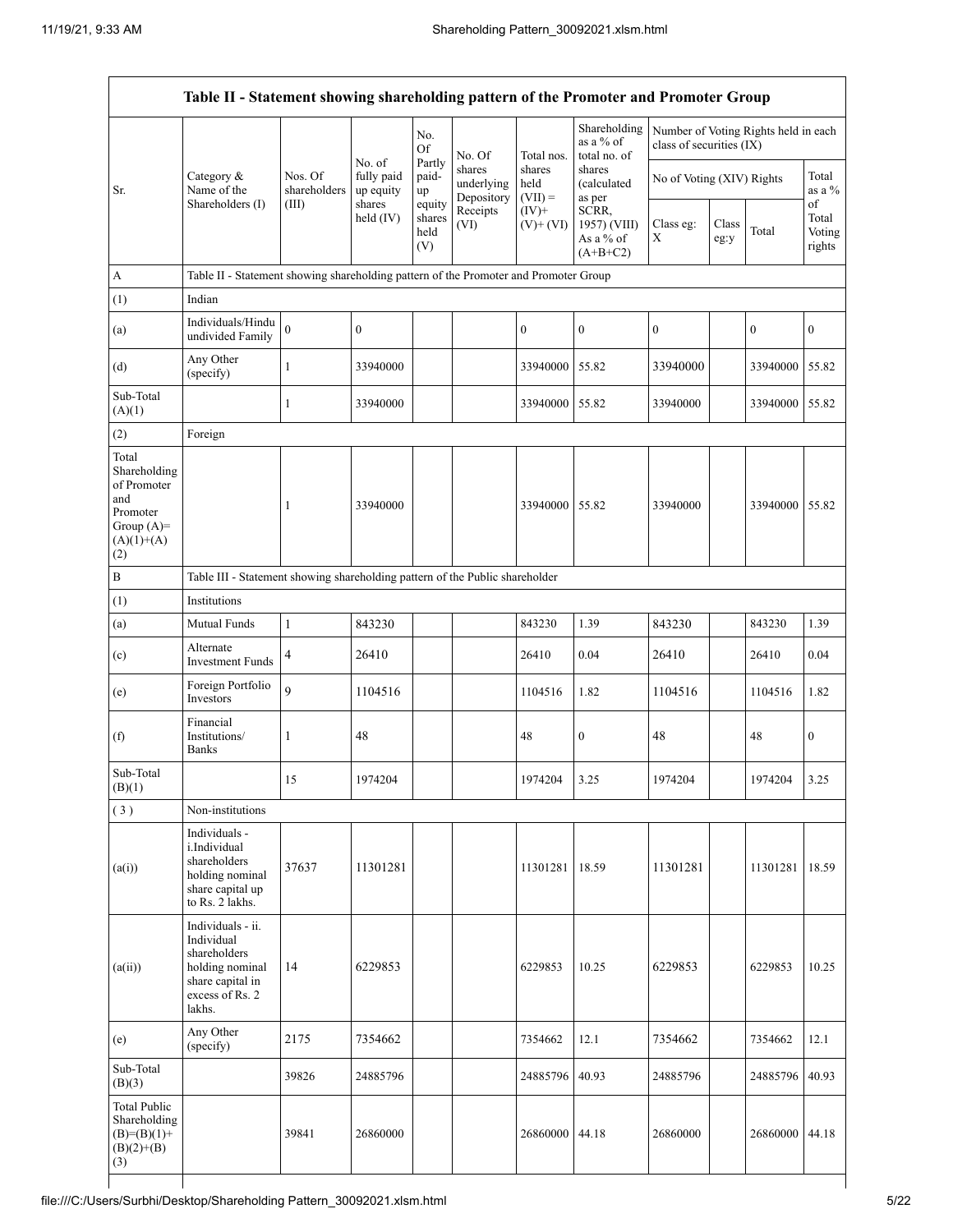## 11/19/21, 9:33 AM Shareholding Pattern\_30092021.xlsm.html

|                       | Table IV - Statement showing shareholding pattern of the Non Promoter- Non Public shareholder |          |  |  |                |  |          |  |          |      |
|-----------------------|-----------------------------------------------------------------------------------------------|----------|--|--|----------------|--|----------|--|----------|------|
| Total (<br>$A+B+C2$ ) | 39842                                                                                         | 60800000 |  |  | 60800000   100 |  | 60800000 |  | 60800000 | 100  |
| Total<br>$(A+B+C)$    | 39842                                                                                         | 60800000 |  |  | 60800000   100 |  | 60800000 |  | 60800000 | 1100 |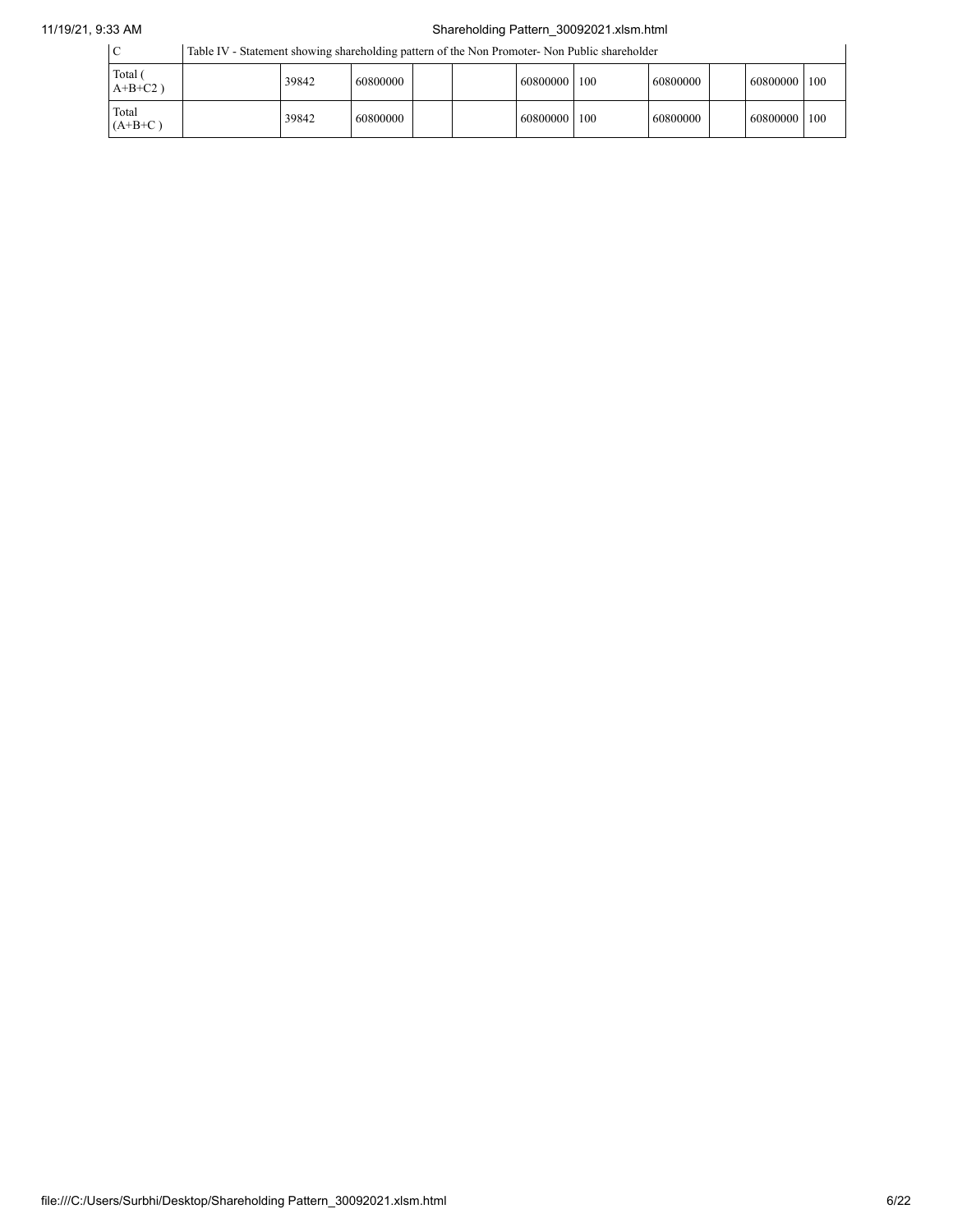| Table II - Statement showing shareholding pattern of the Promoter and Promoter Group    |                                               |                                       |                                                                                                           |                                                                                                                                                                           |                                        |                                                   |                                                                        |                                                  |                                       |
|-----------------------------------------------------------------------------------------|-----------------------------------------------|---------------------------------------|-----------------------------------------------------------------------------------------------------------|---------------------------------------------------------------------------------------------------------------------------------------------------------------------------|----------------------------------------|---------------------------------------------------|------------------------------------------------------------------------|--------------------------------------------------|---------------------------------------|
| Sr.                                                                                     | No. Of<br>Shares<br>Underlying<br>Outstanding | No. of<br><b>Shares</b><br>Underlying | No. Of Shares<br>Underlying<br>Outstanding<br>convertible<br>securities and<br>No. Of Warrants<br>(Xi)(a) | Shareholding, as a %<br>assuming full conversion of<br>convertible securities (as a<br>percentage of diluted share<br>capital) $(XI) = (VII)+(X) As$<br>a % of $(A+B+C2)$ | Number of<br>Locked in<br>shares (XII) |                                                   | Number of<br>Shares<br>pledged or<br>otherwise<br>encumbered<br>(XIII) |                                                  | Number of<br>equity shares<br>held in |
|                                                                                         | convertible<br>securities<br>(X)              | Outstanding<br>Warrants<br>$(X_i)$    |                                                                                                           |                                                                                                                                                                           | No.<br>(a)                             | As a<br>$\%$ of<br>total<br>Shares<br>held<br>(b) | No.<br>(a)                                                             | As a<br>$%$ of<br>total<br>Shares<br>held<br>(b) | dematerialized<br>form (XIV)          |
| $\mathbf{A}$                                                                            |                                               |                                       |                                                                                                           | Table II - Statement showing shareholding pattern of the Promoter and Promoter Group                                                                                      |                                        |                                                   |                                                                        |                                                  |                                       |
| (1)                                                                                     | Indian                                        |                                       |                                                                                                           |                                                                                                                                                                           |                                        |                                                   |                                                                        |                                                  |                                       |
| (a)                                                                                     |                                               |                                       |                                                                                                           | $\overline{0}$                                                                                                                                                            |                                        |                                                   |                                                                        |                                                  | $\mathbf{0}$                          |
| (d)                                                                                     |                                               |                                       |                                                                                                           | 55.82                                                                                                                                                                     |                                        |                                                   |                                                                        |                                                  | 33940000                              |
| Sub-Total (A)<br>(1)                                                                    |                                               |                                       |                                                                                                           | 55.82                                                                                                                                                                     |                                        |                                                   |                                                                        |                                                  | 33940000                              |
| (2)                                                                                     | Foreign                                       |                                       |                                                                                                           |                                                                                                                                                                           |                                        |                                                   |                                                                        |                                                  |                                       |
| Total<br>Shareholding<br>of Promoter<br>and Promoter<br>Group $(A)=$<br>$(A)(1)+(A)(2)$ |                                               |                                       |                                                                                                           | 55.82                                                                                                                                                                     |                                        |                                                   |                                                                        |                                                  | 33940000                              |
| $\, {\bf B}$                                                                            |                                               |                                       |                                                                                                           | Table III - Statement showing shareholding pattern of the Public shareholder                                                                                              |                                        |                                                   |                                                                        |                                                  |                                       |
| (1)                                                                                     | Institutions                                  |                                       |                                                                                                           |                                                                                                                                                                           |                                        |                                                   |                                                                        |                                                  |                                       |
| (a)                                                                                     |                                               |                                       |                                                                                                           | 1.39                                                                                                                                                                      |                                        |                                                   |                                                                        |                                                  | 843230                                |
| (c)                                                                                     |                                               |                                       |                                                                                                           | 0.04                                                                                                                                                                      |                                        |                                                   |                                                                        |                                                  | 26410                                 |
| (e)                                                                                     |                                               |                                       |                                                                                                           | 1.82                                                                                                                                                                      |                                        |                                                   |                                                                        |                                                  | 1104516                               |
| (f)                                                                                     |                                               |                                       |                                                                                                           | $\boldsymbol{0}$                                                                                                                                                          |                                        |                                                   |                                                                        |                                                  | 48                                    |
| Sub-Total (B)<br>(1)                                                                    |                                               |                                       |                                                                                                           | 3.25                                                                                                                                                                      |                                        |                                                   |                                                                        |                                                  | 1974204                               |
| (3)                                                                                     | Non-institutions                              |                                       |                                                                                                           |                                                                                                                                                                           |                                        |                                                   |                                                                        |                                                  |                                       |
| (a(i))                                                                                  |                                               |                                       |                                                                                                           | 18.59                                                                                                                                                                     |                                        |                                                   |                                                                        |                                                  | 11294859                              |
| (a(ii))                                                                                 |                                               |                                       |                                                                                                           | 10.25                                                                                                                                                                     |                                        |                                                   |                                                                        |                                                  | 6229853                               |
| (e)                                                                                     |                                               |                                       |                                                                                                           | 12.1                                                                                                                                                                      |                                        |                                                   |                                                                        |                                                  | 7354662                               |
| Sub-Total (B)<br>(3)                                                                    |                                               |                                       |                                                                                                           | 40.93                                                                                                                                                                     |                                        |                                                   |                                                                        |                                                  | 24879374                              |
| <b>Total Public</b><br>Shareholding<br>$(B)= (B)(1) +$<br>$(B)(2)+(B)(3)$               |                                               |                                       |                                                                                                           | 44.18                                                                                                                                                                     |                                        |                                                   |                                                                        |                                                  | 26853578                              |
| ${\bf C}$                                                                               |                                               |                                       |                                                                                                           | Table IV - Statement showing shareholding pattern of the Non Promoter- Non Public shareholder                                                                             |                                        |                                                   |                                                                        |                                                  |                                       |
| Total (<br>$A+B+C2$ )                                                                   |                                               |                                       |                                                                                                           | 100                                                                                                                                                                       |                                        |                                                   |                                                                        |                                                  | 60793578                              |
| Total (A+B+C                                                                            |                                               |                                       |                                                                                                           | 100                                                                                                                                                                       |                                        |                                                   |                                                                        |                                                  | 60793578                              |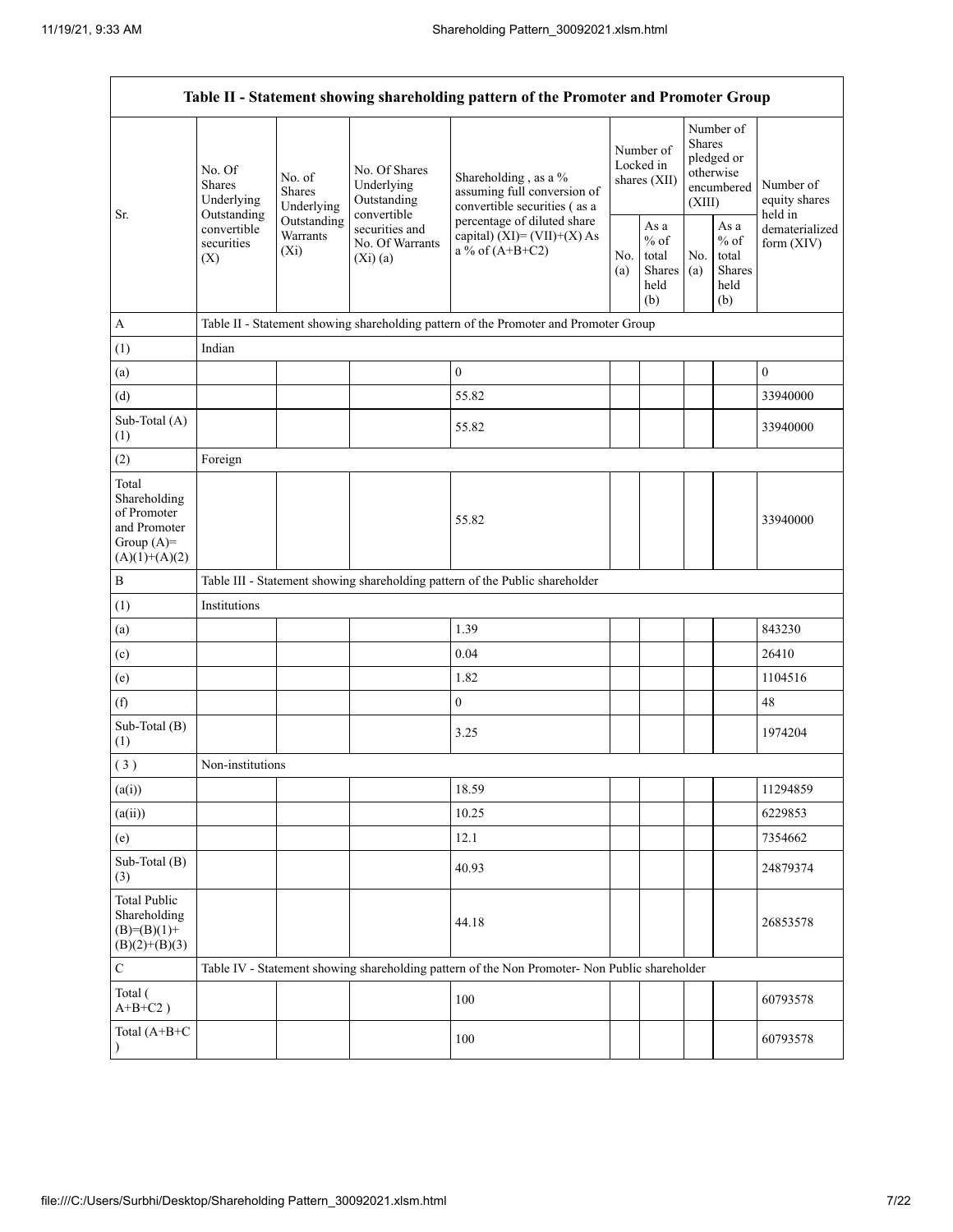| Individuals/Hindu undivided Family                                                                                                                                                       |                                                               |                       |  |  |  |  |  |
|------------------------------------------------------------------------------------------------------------------------------------------------------------------------------------------|---------------------------------------------------------------|-----------------------|--|--|--|--|--|
| Searial No.                                                                                                                                                                              | $\mathbf{1}$                                                  |                       |  |  |  |  |  |
| Name of the<br>Shareholders (I)                                                                                                                                                          | Rahul Gupta                                                   | Click here to go back |  |  |  |  |  |
| PAN(II)                                                                                                                                                                                  | BDIPG3993A                                                    | Total                 |  |  |  |  |  |
| No. of fully paid<br>up equity shares<br>$\text{held} (IV)$                                                                                                                              | $\boldsymbol{0}$                                              | $\boldsymbol{0}$      |  |  |  |  |  |
| No. Of Partly paid-<br>up equity shares<br>held $(V)$                                                                                                                                    |                                                               |                       |  |  |  |  |  |
| No. Of shares<br>underlying<br>Depository<br>Receipts (VI)                                                                                                                               |                                                               |                       |  |  |  |  |  |
| Total nos. shares<br>held $(VII) = (IV) +$<br>$(V)$ + $(VI)$                                                                                                                             | $\mathbf{0}$                                                  | $\boldsymbol{0}$      |  |  |  |  |  |
| Shareholding as a<br>% of total no. of<br>shares (calculated<br>as per SCRR,<br>1957) (VIII) As a<br>% of $(A+B+C2)$                                                                     | $\mathbf{0}$                                                  | $\boldsymbol{0}$      |  |  |  |  |  |
|                                                                                                                                                                                          | Number of Voting Rights held in each class of securities (IX) |                       |  |  |  |  |  |
| Class eg: $X$                                                                                                                                                                            | $\boldsymbol{0}$                                              | $\boldsymbol{0}$      |  |  |  |  |  |
| Class eg:y                                                                                                                                                                               |                                                               |                       |  |  |  |  |  |
| Total                                                                                                                                                                                    | $\boldsymbol{0}$                                              | $\boldsymbol{0}$      |  |  |  |  |  |
| Total as a % of<br>Total Voting rights                                                                                                                                                   | $\mathbf{0}$                                                  | $\boldsymbol{0}$      |  |  |  |  |  |
| No. Of Shares<br>Underlying<br>Outstanding<br>convertible<br>securities (X)                                                                                                              |                                                               |                       |  |  |  |  |  |
| No. of Shares<br>Underlying<br>Outstanding<br>Warrants (Xi)                                                                                                                              |                                                               |                       |  |  |  |  |  |
| No. Of Shares<br>Underlying<br>Outstanding<br>convertible<br>securities and No.<br>Of Warrants (Xi)<br>(a)                                                                               |                                                               |                       |  |  |  |  |  |
| Shareholding, as a<br>% assuming full<br>conversion of<br>convertible<br>securities (as a<br>percentage of<br>diluted share<br>capital) (XI)=<br>$(VII)+(Xi)(a)$ As a<br>% of $(A+B+C2)$ | $\mathbf{0}$                                                  | $\bf{0}$              |  |  |  |  |  |
| Number of Locked in shares (XII)                                                                                                                                                         |                                                               |                       |  |  |  |  |  |
| No. $(a)$                                                                                                                                                                                |                                                               |                       |  |  |  |  |  |
| As a % of total<br>Shares held (b)                                                                                                                                                       |                                                               |                       |  |  |  |  |  |
|                                                                                                                                                                                          | Number of Shares pledged or otherwise encumbered (XIII)       |                       |  |  |  |  |  |
| No. (a)                                                                                                                                                                                  |                                                               |                       |  |  |  |  |  |
|                                                                                                                                                                                          |                                                               |                       |  |  |  |  |  |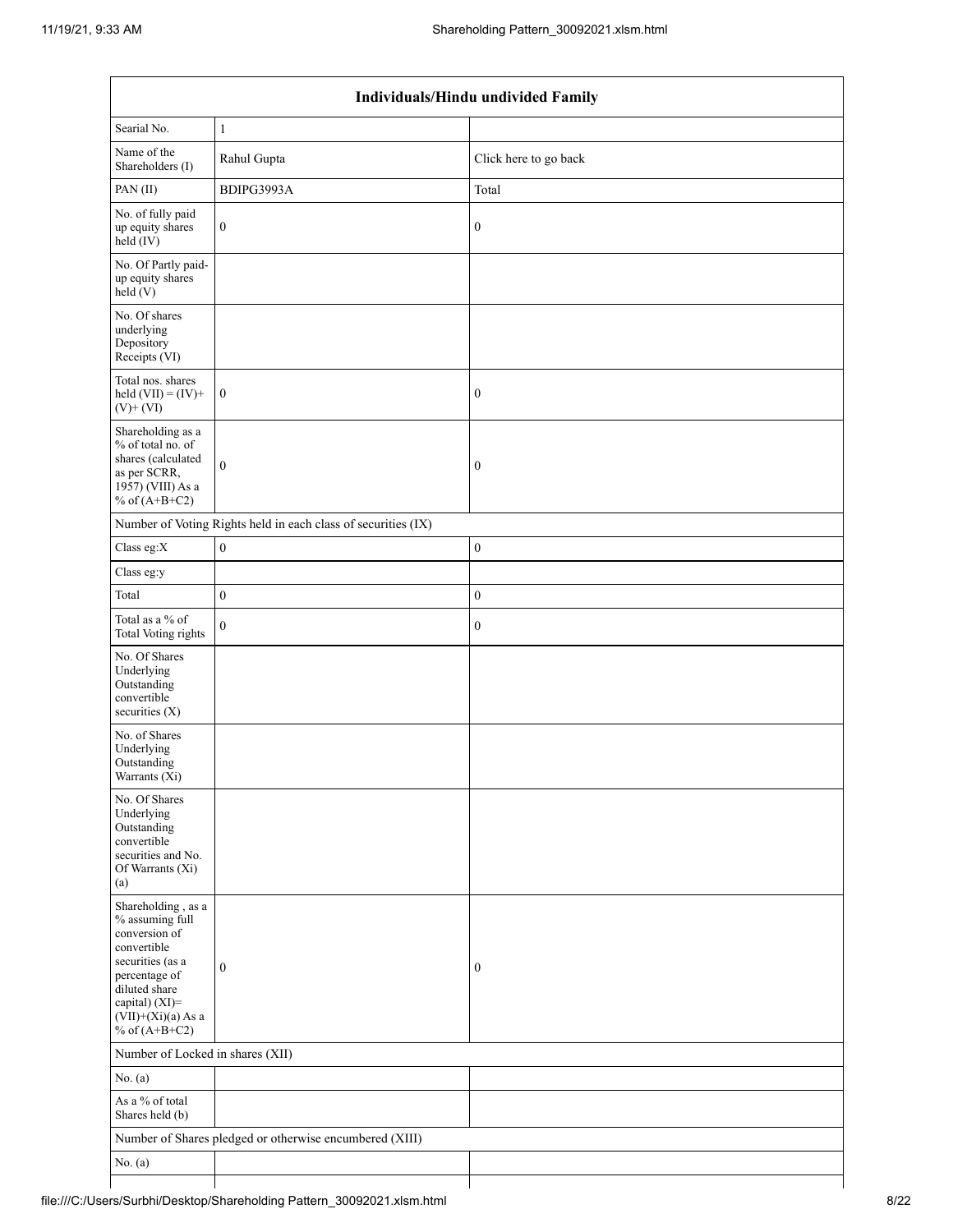11/19/21, 9:33 AM Shareholding Pattern\_30092021.xlsm.html

| As a % of total<br>Shares held (b)                                   |              |          |
|----------------------------------------------------------------------|--------------|----------|
| Number of equity<br>shares held in<br>dematerialized<br>form $(XIV)$ | $\mathbf{0}$ | $\bf{0}$ |
| Reason for not providing PAN                                         |              |          |
| Reason for not<br>providing PAN                                      |              |          |
| Shareholder type                                                     | Promoter     |          |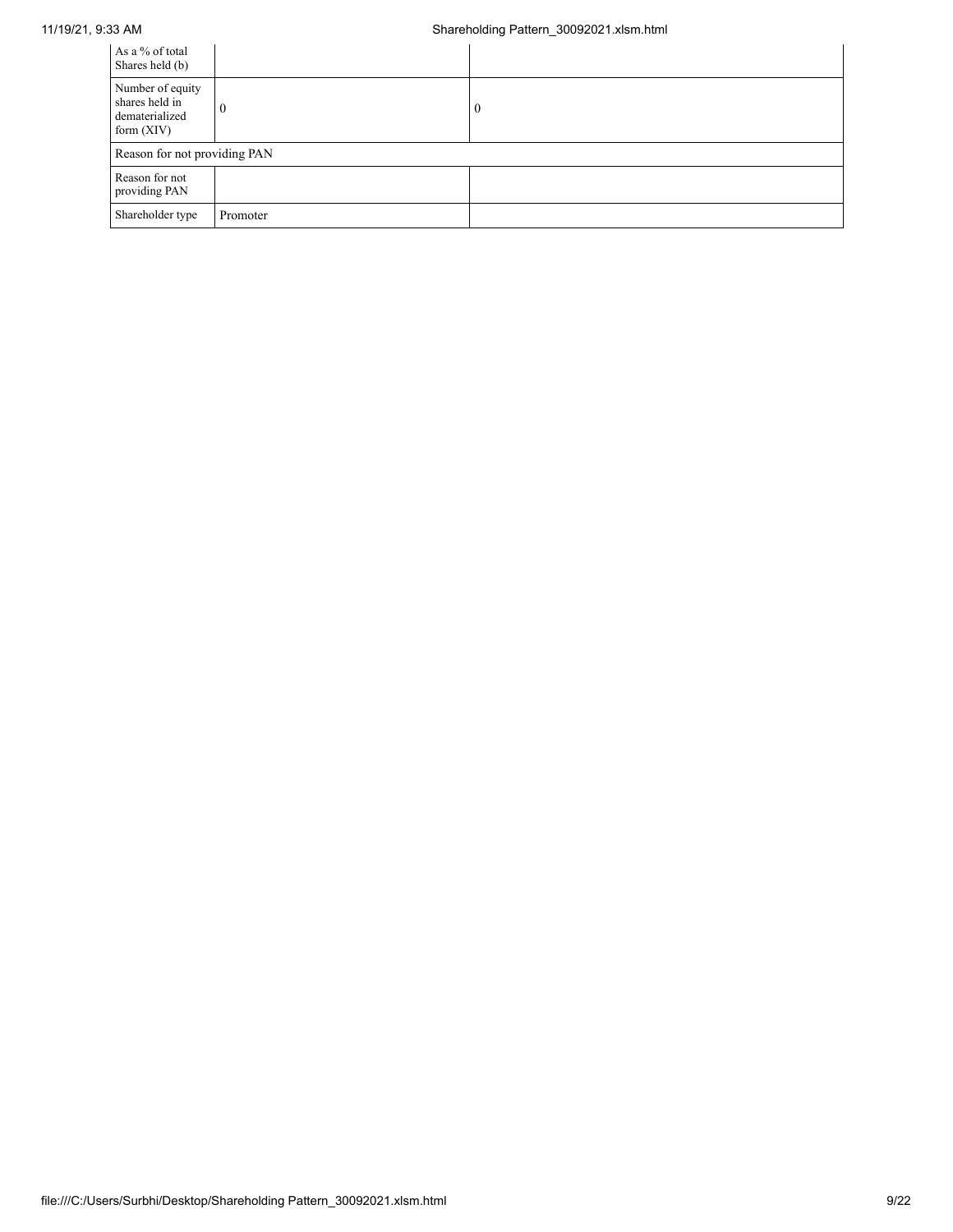| Any Other (specify)                                                                                                                                                                  |                                                               |                       |  |  |  |  |  |
|--------------------------------------------------------------------------------------------------------------------------------------------------------------------------------------|---------------------------------------------------------------|-----------------------|--|--|--|--|--|
| Searial No.                                                                                                                                                                          | $\mathbf{1}$                                                  |                       |  |  |  |  |  |
| Category                                                                                                                                                                             | <b>Bodies Corporate</b>                                       | Click here to go back |  |  |  |  |  |
| Name of the<br>Shareholders (I)                                                                                                                                                      | Shri Lakshmi Metal Udyog Limited                              |                       |  |  |  |  |  |
| PAN(II)                                                                                                                                                                              | AAHCS9174M                                                    | Total                 |  |  |  |  |  |
| No. of the<br>Shareholders (I)                                                                                                                                                       | 1                                                             | 1                     |  |  |  |  |  |
| No. of fully paid<br>up equity shares<br>$held$ (IV)                                                                                                                                 | 33940000                                                      | 33940000              |  |  |  |  |  |
| No. Of Partly paid-<br>up equity shares<br>held(V)                                                                                                                                   |                                                               |                       |  |  |  |  |  |
| No. Of shares<br>underlying<br>Depository<br>Receipts (VI)                                                                                                                           |                                                               |                       |  |  |  |  |  |
| Total nos. shares<br>held $(VII) = (IV) +$<br>$(V)$ + $(VI)$                                                                                                                         | 33940000                                                      | 33940000              |  |  |  |  |  |
| Shareholding as a<br>% of total no. of<br>shares (calculated<br>as per SCRR,<br>1957) (VIII) As a<br>% of $(A+B+C2)$                                                                 | 55.82                                                         | 55.82                 |  |  |  |  |  |
|                                                                                                                                                                                      | Number of Voting Rights held in each class of securities (IX) |                       |  |  |  |  |  |
| Class eg: X                                                                                                                                                                          | 33940000                                                      | 33940000              |  |  |  |  |  |
| Class eg:y                                                                                                                                                                           |                                                               |                       |  |  |  |  |  |
| Total                                                                                                                                                                                | 33940000                                                      | 33940000              |  |  |  |  |  |
| Total as a % of<br>Total Voting rights                                                                                                                                               | 55.82                                                         | 55.82                 |  |  |  |  |  |
| No. Of Shares<br>Underlying<br>Outstanding<br>convertible<br>securities $(X)$                                                                                                        |                                                               |                       |  |  |  |  |  |
| No. of Shares<br>Underlying<br>Outstanding<br>Warrants (Xi)                                                                                                                          |                                                               |                       |  |  |  |  |  |
| No. Of Shares<br>Underlying<br>Outstanding<br>convertible<br>securities and No.<br>Of Warrants (Xi)<br>(a)                                                                           |                                                               |                       |  |  |  |  |  |
| Shareholding, as a<br>% assuming full<br>conversion of<br>convertible<br>securities (as a<br>percentage of<br>diluted share<br>capital) (XI)=<br>$(VII)+(X)$ As a %<br>of $(A+B+C2)$ | 55.82                                                         | 55.82                 |  |  |  |  |  |
| Number of Locked in shares (XII)                                                                                                                                                     |                                                               |                       |  |  |  |  |  |
| No. $(a)$                                                                                                                                                                            |                                                               |                       |  |  |  |  |  |
| As a % of total                                                                                                                                                                      |                                                               |                       |  |  |  |  |  |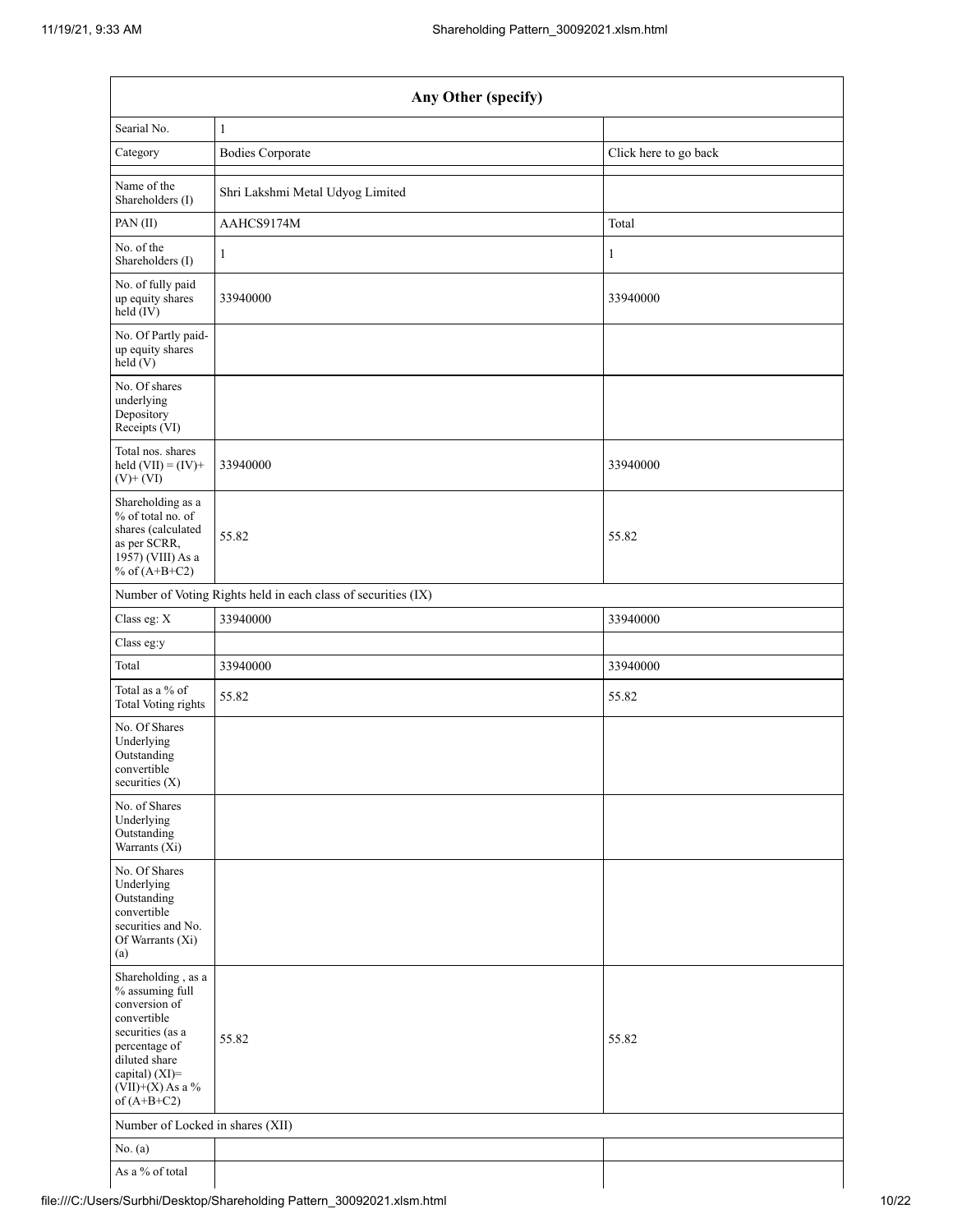| Shares held (b)                                                      |                              |          |  |  |  |  |  |
|----------------------------------------------------------------------|------------------------------|----------|--|--|--|--|--|
| Number of Shares pledged or otherwise encumbered (XIII)              |                              |          |  |  |  |  |  |
| No. $(a)$                                                            |                              |          |  |  |  |  |  |
| As a % of total<br>Shares held (b)                                   |                              |          |  |  |  |  |  |
| Number of equity<br>shares held in<br>dematerialized<br>form $(XIV)$ | 33940000                     | 33940000 |  |  |  |  |  |
|                                                                      | Reason for not providing PAN |          |  |  |  |  |  |
| Reason for not<br>providing PAN                                      |                              |          |  |  |  |  |  |
| Shareholder type                                                     | Promoter                     |          |  |  |  |  |  |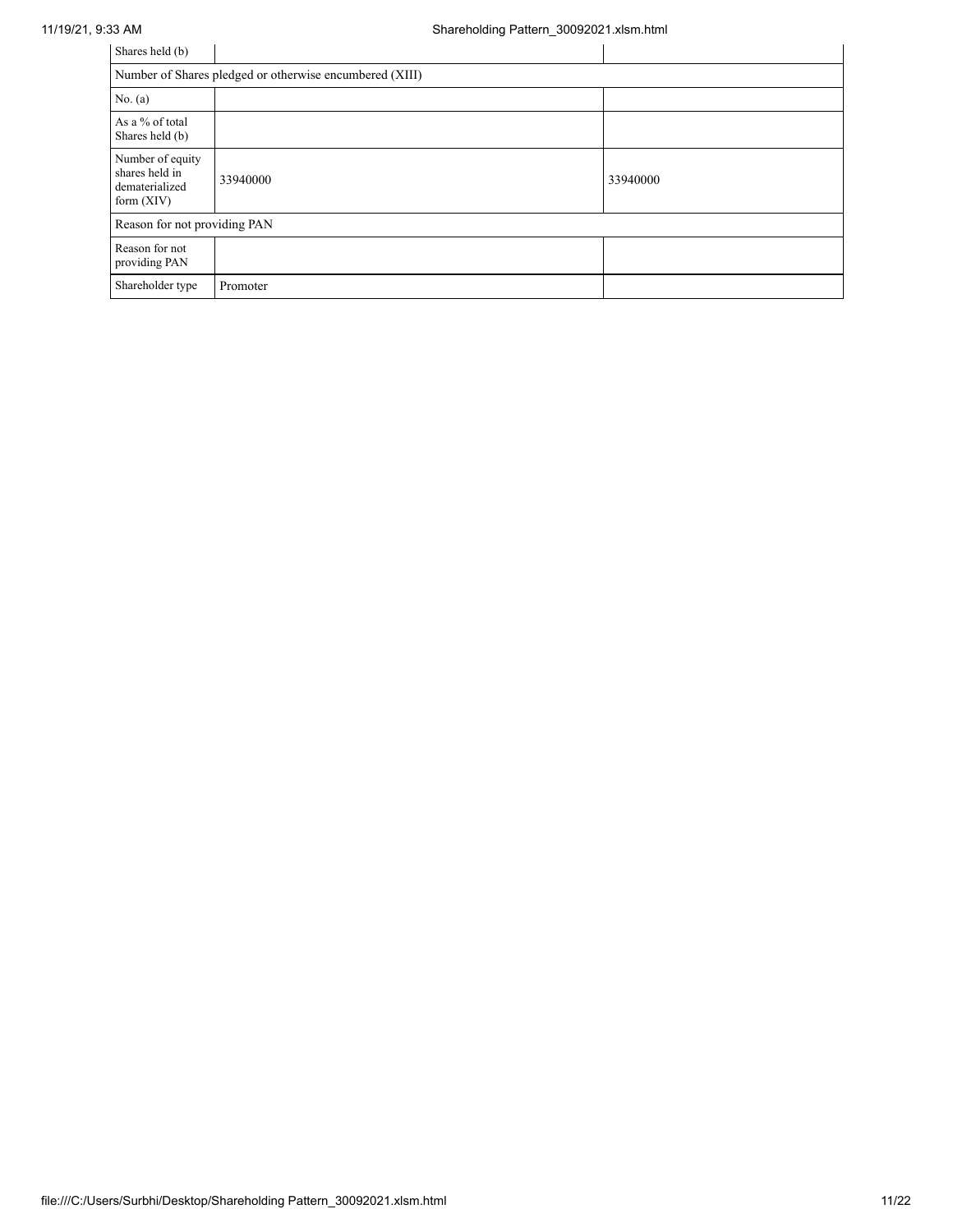|                                                                                                                                                                                      | <b>Mutual Funds</b>                                           |                       |  |  |  |  |  |  |
|--------------------------------------------------------------------------------------------------------------------------------------------------------------------------------------|---------------------------------------------------------------|-----------------------|--|--|--|--|--|--|
| Searial No.                                                                                                                                                                          | $\mathbf{1}$                                                  |                       |  |  |  |  |  |  |
| Name of the<br>Shareholders (I)                                                                                                                                                      | IIFL FOCUSED EQUITY FUND                                      | Click here to go back |  |  |  |  |  |  |
| PAN(II)                                                                                                                                                                              | AAATI8736M                                                    | Total                 |  |  |  |  |  |  |
| No. of fully paid<br>up equity shares<br>$held$ (IV)                                                                                                                                 | 843230                                                        | 843230                |  |  |  |  |  |  |
| No. Of Partly paid-<br>up equity shares<br>held(V)                                                                                                                                   |                                                               |                       |  |  |  |  |  |  |
| No. Of shares<br>underlying<br>Depository<br>Receipts (VI)                                                                                                                           |                                                               |                       |  |  |  |  |  |  |
| Total nos. shares<br>held $(VII) = (IV) +$<br>$(V)$ + $(VI)$                                                                                                                         | 843230                                                        | 843230                |  |  |  |  |  |  |
| Shareholding as a<br>% of total no. of<br>shares (calculated<br>as per SCRR,<br>$1957$ ) (VIII) As a<br>% of $(A+B+C2)$                                                              | 1.39                                                          | 1.39                  |  |  |  |  |  |  |
|                                                                                                                                                                                      | Number of Voting Rights held in each class of securities (IX) |                       |  |  |  |  |  |  |
| Class eg: X                                                                                                                                                                          | 843230                                                        | 843230                |  |  |  |  |  |  |
| Class eg:y                                                                                                                                                                           |                                                               |                       |  |  |  |  |  |  |
| Total                                                                                                                                                                                | 843230                                                        | 843230                |  |  |  |  |  |  |
| Total as a % of<br>Total Voting rights                                                                                                                                               | 1.39                                                          | 1.39                  |  |  |  |  |  |  |
| No. Of Shares<br>Underlying<br>Outstanding<br>convertible<br>securities $(X)$                                                                                                        |                                                               |                       |  |  |  |  |  |  |
| No. of Shares<br>Underlying<br>Outstanding<br>Warrants (Xi)                                                                                                                          |                                                               |                       |  |  |  |  |  |  |
| No. Of Shares<br>Underlying<br>Outstanding<br>convertible<br>securities and No.<br>Of Warrants (Xi)<br>(a)                                                                           |                                                               |                       |  |  |  |  |  |  |
| Shareholding, as a<br>% assuming full<br>conversion of<br>convertible<br>securities (as a<br>percentage of<br>diluted share<br>capital) (XI)=<br>$(VII)+(X)$ As a %<br>of $(A+B+C2)$ | 1.39                                                          | 1.39                  |  |  |  |  |  |  |
| Number of Locked in shares (XII)                                                                                                                                                     |                                                               |                       |  |  |  |  |  |  |
| No. (a)                                                                                                                                                                              |                                                               |                       |  |  |  |  |  |  |
| As a % of total<br>Shares held (b)                                                                                                                                                   |                                                               |                       |  |  |  |  |  |  |
| Number of equity<br>shares held in<br>dematerialized<br>form (XIV)                                                                                                                   | 843230                                                        | 843230                |  |  |  |  |  |  |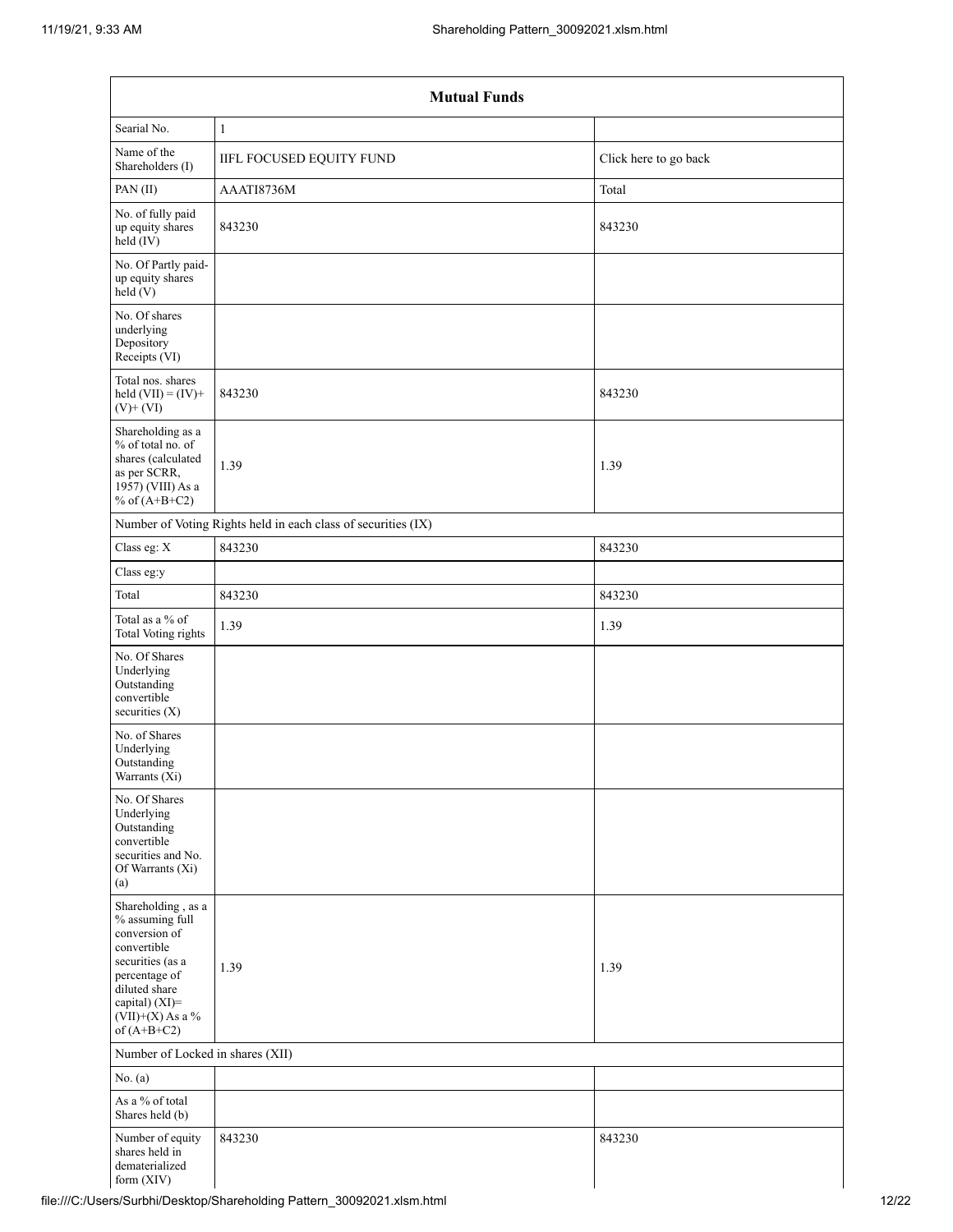| Reason for not providing PAN    |  |  |  |  |
|---------------------------------|--|--|--|--|
| Reason for not<br>providing PAN |  |  |  |  |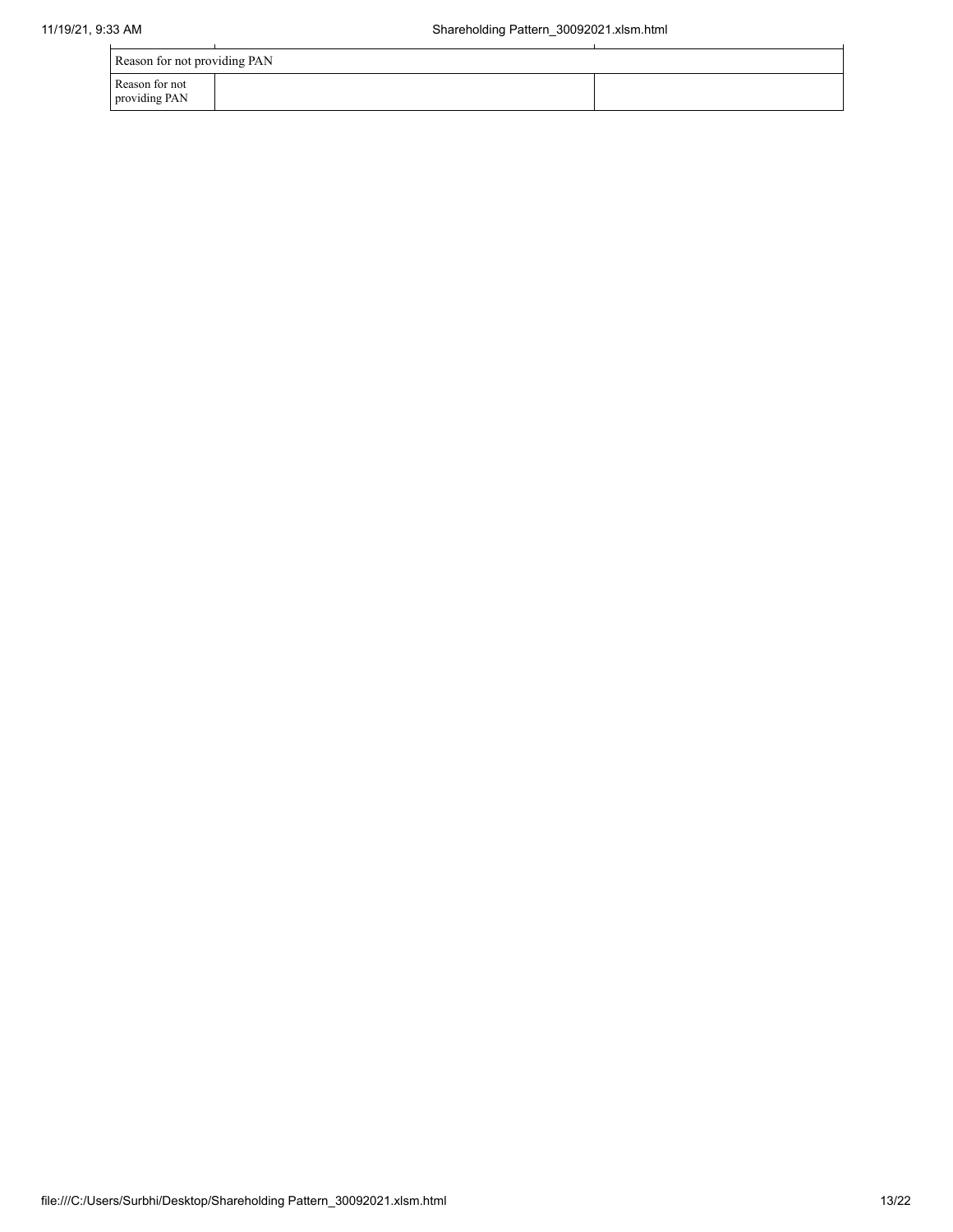| <b>Foreign Portfolio Investors</b>                                                                                                                                                   |                                                               |                       |  |  |  |
|--------------------------------------------------------------------------------------------------------------------------------------------------------------------------------------|---------------------------------------------------------------|-----------------------|--|--|--|
| Searial No.                                                                                                                                                                          | $\mathbf{1}$                                                  |                       |  |  |  |
| Name of the<br>Shareholders (I)                                                                                                                                                      | SIXTEENTH STREET ASIAN GEMS FUND                              | Click here to go back |  |  |  |
| PAN(II)                                                                                                                                                                              | AAZCS3903L                                                    | Total                 |  |  |  |
| No. of fully paid<br>up equity shares<br>held (IV)                                                                                                                                   | 699470                                                        | 699470                |  |  |  |
| No. Of Partly paid-<br>up equity shares<br>held(V)                                                                                                                                   |                                                               |                       |  |  |  |
| No. Of shares<br>underlying<br>Depository<br>Receipts (VI)                                                                                                                           |                                                               |                       |  |  |  |
| Total nos. shares<br>held $(VII) = (IV) +$<br>$(V)$ + $(VI)$                                                                                                                         | 699470                                                        | 699470                |  |  |  |
| Shareholding as a<br>% of total no. of<br>shares (calculated<br>as per SCRR,<br>1957) (VIII) As a<br>% of $(A+B+C2)$                                                                 | 1.15                                                          | 1.15                  |  |  |  |
|                                                                                                                                                                                      | Number of Voting Rights held in each class of securities (IX) |                       |  |  |  |
| Class eg: X                                                                                                                                                                          | 699470                                                        | 699470                |  |  |  |
| Class eg:y                                                                                                                                                                           |                                                               |                       |  |  |  |
| Total                                                                                                                                                                                | 699470                                                        | 699470                |  |  |  |
| Total as a % of<br>Total Voting rights                                                                                                                                               | 1.15                                                          | 1.15                  |  |  |  |
| No. Of Shares<br>Underlying<br>Outstanding<br>convertible<br>securities $(X)$                                                                                                        |                                                               |                       |  |  |  |
| No. of Shares<br>Underlying<br>Outstanding<br>Warrants $(Xi)$                                                                                                                        |                                                               |                       |  |  |  |
| No. Of Shares<br>Underlying<br>Outstanding<br>convertible<br>securities and No.<br>Of Warrants (Xi)<br>(a)                                                                           |                                                               |                       |  |  |  |
| Shareholding, as a<br>% assuming full<br>conversion of<br>convertible<br>securities (as a<br>percentage of<br>diluted share<br>capital) (XI)=<br>$(VII)+(X)$ As a %<br>of $(A+B+C2)$ | 1.15                                                          | 1.15                  |  |  |  |
| Number of Locked in shares (XII)                                                                                                                                                     |                                                               |                       |  |  |  |
| No. (a)                                                                                                                                                                              |                                                               |                       |  |  |  |
| As a % of total<br>Shares held (b)                                                                                                                                                   |                                                               |                       |  |  |  |
| Number of equity<br>shares held in<br>dematerialized<br>form (XIV)                                                                                                                   | 699470                                                        | 699470                |  |  |  |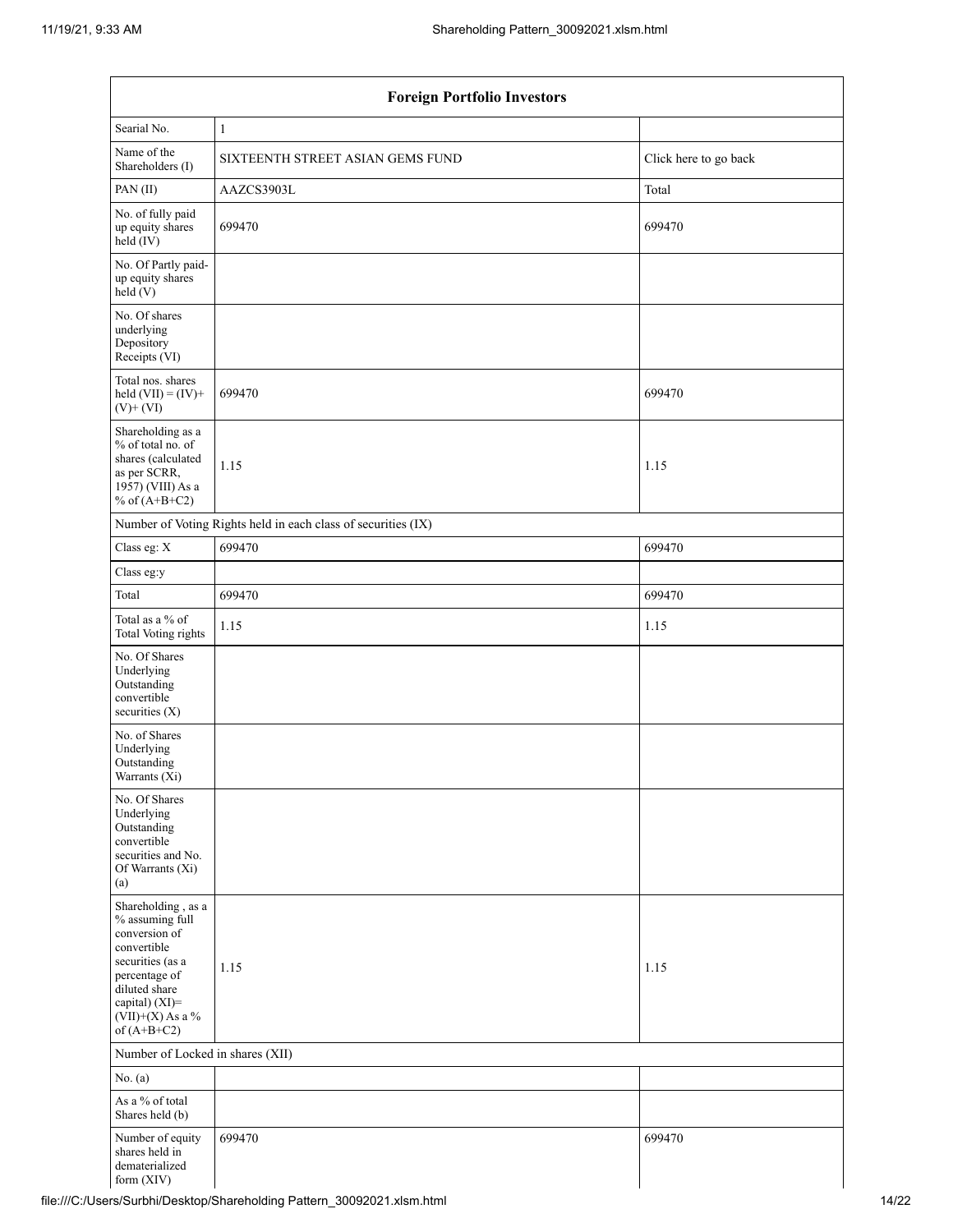| Reason for not providing PAN    |  |
|---------------------------------|--|
| Reason for not<br>providing PAN |  |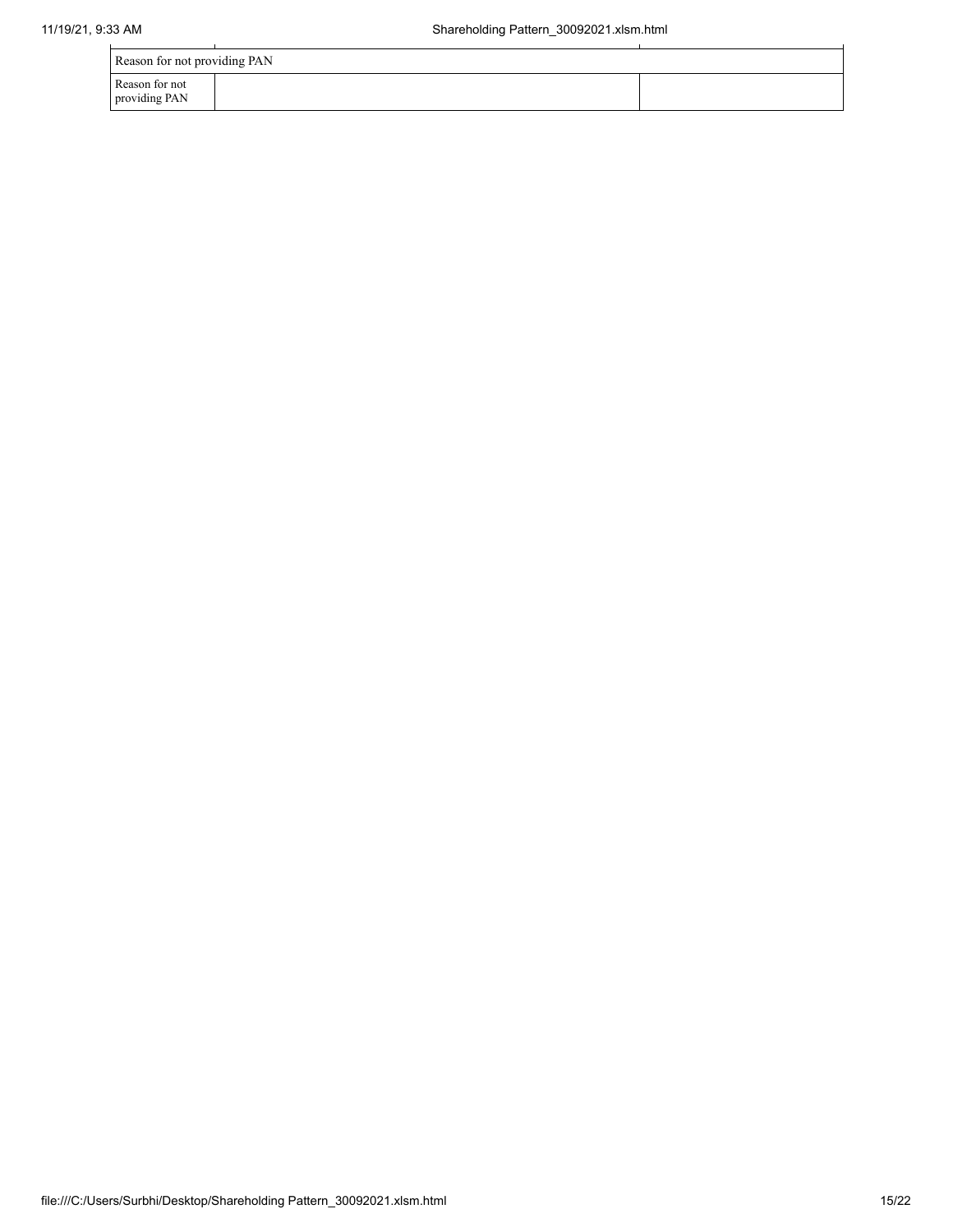|                                                                                                                                                                                         |                                                               |                         | Individuals - ii. Individual shareholders holding nominal share capital in excess of Rs. 2 lakhs. |                       |
|-----------------------------------------------------------------------------------------------------------------------------------------------------------------------------------------|---------------------------------------------------------------|-------------------------|---------------------------------------------------------------------------------------------------|-----------------------|
| Searial No.                                                                                                                                                                             | $\mathbf{1}$                                                  | $\sqrt{2}$              | 3                                                                                                 |                       |
| Name of the<br>Shareholders (I)                                                                                                                                                         | <b>SAKET AGRAWAL</b>                                          | <b>SANGEETA PAREEKH</b> | MADHULIKA AGARWAL                                                                                 | Click here to go back |
| PAN(II)                                                                                                                                                                                 | ABXPA8150D                                                    | AASPP5260H              | AACFH1077Q                                                                                        | Total                 |
| No. of fully paid<br>up equity shares<br>held (IV)                                                                                                                                      | 2034224                                                       | 1201658                 | 1003082                                                                                           | 4238964               |
| No. Of Partly paid-<br>up equity shares<br>held(V)                                                                                                                                      |                                                               |                         |                                                                                                   |                       |
| No. Of shares<br>underlying<br>Depository<br>Receipts (VI)                                                                                                                              |                                                               |                         |                                                                                                   |                       |
| Total nos. shares<br>held $(VII) = (IV) +$<br>$(V)$ + $(VI)$                                                                                                                            | 2034224                                                       | 1201658                 | 1003082                                                                                           | 4238964               |
| Shareholding as a<br>% of total no. of<br>shares (calculated<br>as per SCRR,<br>1957) (VIII) As a<br>% of $(A+B+C2)$                                                                    | 3.35                                                          | 1.98                    | 1.65                                                                                              | 6.97                  |
|                                                                                                                                                                                         | Number of Voting Rights held in each class of securities (IX) |                         |                                                                                                   |                       |
| Class eg: X                                                                                                                                                                             | 2034224                                                       | 1201658                 | 1003082                                                                                           | 4238964               |
| Class eg:y                                                                                                                                                                              |                                                               |                         |                                                                                                   |                       |
| Total                                                                                                                                                                                   | 2034224                                                       | 1201658                 | 1003082                                                                                           | 4238964               |
| Total as a % of<br>Total Voting rights                                                                                                                                                  | 3.35                                                          | 1.98                    | 1.65                                                                                              | 6.97                  |
| No. Of Shares<br>Underlying<br>Outstanding<br>convertible<br>securities $(X)$                                                                                                           |                                                               |                         |                                                                                                   |                       |
| No. of Shares<br>Underlying<br>Outstanding<br>Warrants (Xi)                                                                                                                             |                                                               |                         |                                                                                                   |                       |
| No. Of Shares<br>Underlying<br>Outstanding<br>convertible<br>securities and No.<br>Of Warrants (Xi)<br>(a)                                                                              |                                                               |                         |                                                                                                   |                       |
| Shareholding, as a<br>% assuming full<br>conversion of<br>convertible<br>securities (as a<br>percentage of<br>diluted share<br>capital) $(XI)$ =<br>$(VII)+(X)$ As a %<br>of $(A+B+C2)$ | 3.35                                                          | 1.98                    | 1.65                                                                                              | 6.97                  |
| Number of Locked in shares (XII)                                                                                                                                                        |                                                               |                         |                                                                                                   |                       |
| No. (a)                                                                                                                                                                                 |                                                               |                         |                                                                                                   |                       |
| As a % of total<br>Shares held (b)                                                                                                                                                      |                                                               |                         |                                                                                                   |                       |
| Number of equity<br>shares held in<br>dematerialized<br>form $(XIV)$                                                                                                                    | 2034224                                                       | 1201658                 | 1003082                                                                                           | 4238964               |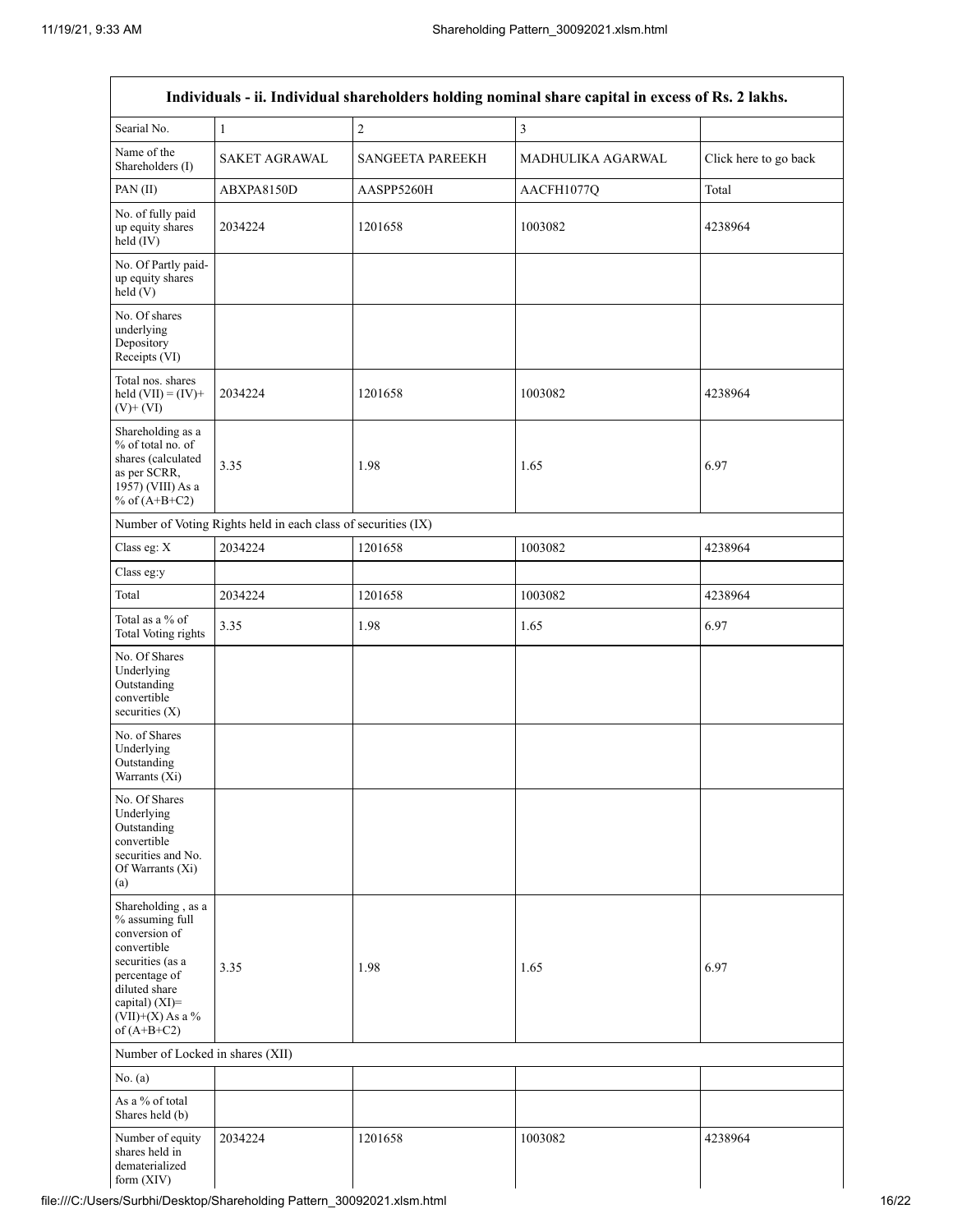|                                 | Reason for not providing PAN |  |  |  |  |
|---------------------------------|------------------------------|--|--|--|--|
| Reason for not<br>providing PAN |                              |  |  |  |  |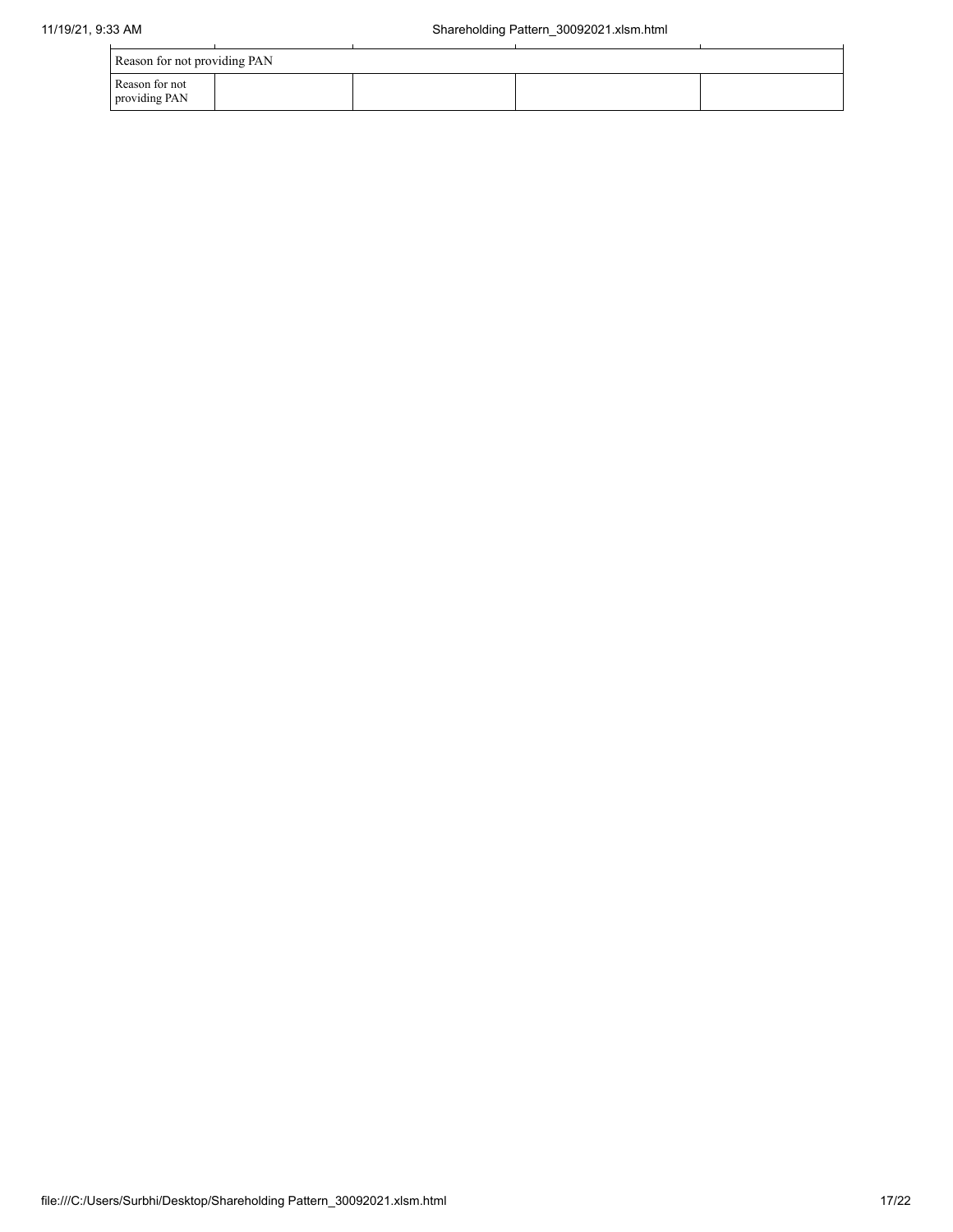| Any Other (specify)                                                                                                                                                                  |                            |                                                               |                                                   |                          |            |                                  |          |
|--------------------------------------------------------------------------------------------------------------------------------------------------------------------------------------|----------------------------|---------------------------------------------------------------|---------------------------------------------------|--------------------------|------------|----------------------------------|----------|
| Searial No.                                                                                                                                                                          | $\mathbf{1}$               | $\mathbf{2}$                                                  | 3                                                 | $\overline{\mathcal{L}}$ | 5          | 6                                | 7        |
| Category                                                                                                                                                                             | <b>Bodies</b><br>Corporate | <b>Bodies Corporate</b>                                       | <b>Bodies Corporate</b>                           | Clearing<br>Members      | <b>HUF</b> | Non-<br>Resident<br>Indian (NRI) | Firm     |
| Category / More<br>than 1 percentage                                                                                                                                                 | Category                   | More than 1<br>percentage of<br>shareholding                  | More than 1 percentage of<br>shareholding         | Category                 | Category   | Category                         | Category |
| Name of the<br>Shareholders (I)                                                                                                                                                      |                            | <b>FUMISTIC GAMING</b><br><b>LLP</b>                          | SECUROCROP SECURITIES<br><b>INDIA PRIVATE LTD</b> |                          |            |                                  |          |
| PAN(II)                                                                                                                                                                              |                            | AAGFF3005N                                                    | AABCS2475B                                        |                          |            |                                  |          |
| No. of the<br>Shareholders (I)                                                                                                                                                       | 388                        | $\mathbf{1}$                                                  | 1                                                 | 73                       | 593        | 1109                             | 1        |
| No. of fully paid<br>up equity shares<br>held (IV)                                                                                                                                   | 5228812                    | 1180994                                                       | 960000                                            | 114658                   | 636310     | 1213482                          | 4122     |
| No. Of Partly paid-<br>up equity shares<br>held(V)                                                                                                                                   |                            |                                                               |                                                   |                          |            |                                  |          |
| No. Of shares<br>underlying<br>Depository<br>Receipts (VI)                                                                                                                           |                            |                                                               |                                                   |                          |            |                                  |          |
| Total nos. shares<br>held $(VII) = (IV) +$<br>$(V)$ + $(VI)$                                                                                                                         | 5228812                    | 1180994                                                       | 960000                                            | 114658                   | 636310     | 1213482                          | 4122     |
| Shareholding as a<br>% of total no. of<br>shares (calculated<br>as per SCRR,<br>1957) (VIII) As a<br>% of $(A+B+C2)$                                                                 | 8.6                        | 1.94                                                          | 1.58                                              | 0.19                     | 1.05       | $\overline{2}$                   | 0.01     |
|                                                                                                                                                                                      |                            | Number of Voting Rights held in each class of securities (IX) |                                                   |                          |            |                                  |          |
| Class eg: X                                                                                                                                                                          | 5228812                    | 1180994                                                       | 960000                                            | 114658                   | 636310     | 1213482                          | 4122     |
| Class eg:y                                                                                                                                                                           |                            |                                                               |                                                   |                          |            |                                  |          |
| Total                                                                                                                                                                                | 5228812                    | 1180994                                                       | 960000                                            | 114658                   | 636310     | 1213482                          | 4122     |
| Total as a % of<br>Total Voting rights                                                                                                                                               | $8.6\,$                    | 1.94                                                          | 1.58                                              | 0.19                     | 1.05       | $\overline{2}$                   | 0.01     |
| No. Of Shares<br>Underlying<br>Outstanding<br>convertible<br>securities $(X)$                                                                                                        |                            |                                                               |                                                   |                          |            |                                  |          |
| No. of Shares<br>Underlying<br>Outstanding<br>Warrants (Xi)                                                                                                                          |                            |                                                               |                                                   |                          |            |                                  |          |
| No. Of Shares<br>Underlying<br>Outstanding<br>convertible<br>securities and No.<br>Of Warrants (Xi)<br>(a)                                                                           |                            |                                                               |                                                   |                          |            |                                  |          |
| Shareholding, as a<br>% assuming full<br>conversion of<br>convertible<br>securities (as a<br>percentage of<br>diluted share<br>capital) (XI)=<br>$(VII)+(X)$ As a %<br>of $(A+B+C2)$ | 8.6                        | 1.94                                                          | 1.58                                              | 0.19                     | 1.05       | $\sqrt{2}$                       | 0.01     |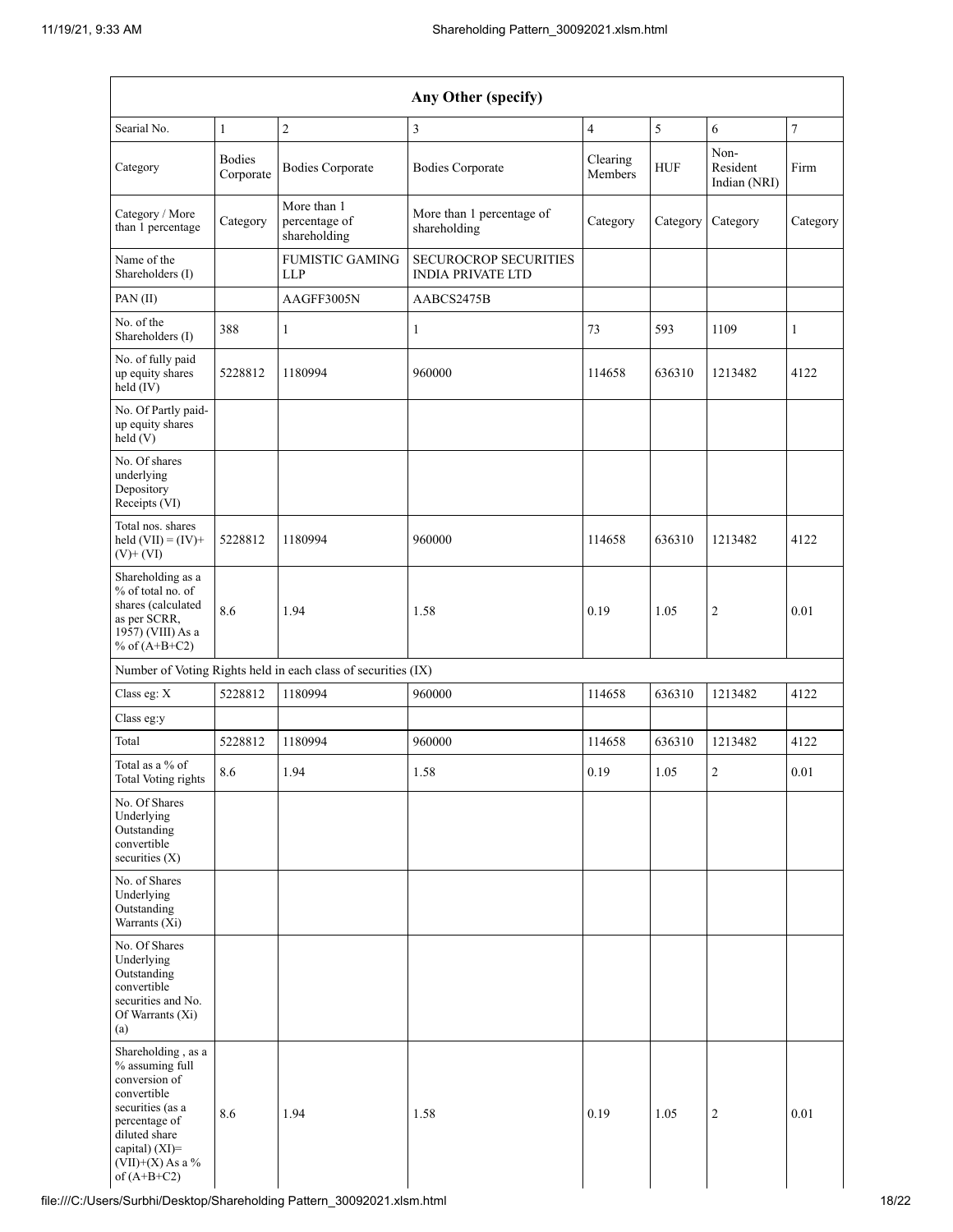| Number of Locked in shares (XII)                                     |         |         |        |        |        |         |      |
|----------------------------------------------------------------------|---------|---------|--------|--------|--------|---------|------|
| No. (a)                                                              |         |         |        |        |        |         |      |
| As a % of total<br>Shares held (b)                                   |         |         |        |        |        |         |      |
| Number of equity<br>shares held in<br>dematerialized<br>form $(XIV)$ | 5228812 | 1180994 | 960000 | 114658 | 636310 | 1213482 | 4122 |
| Reason for not providing PAN                                         |         |         |        |        |        |         |      |
| Reason for not<br>providing PAN                                      |         |         |        |        |        |         |      |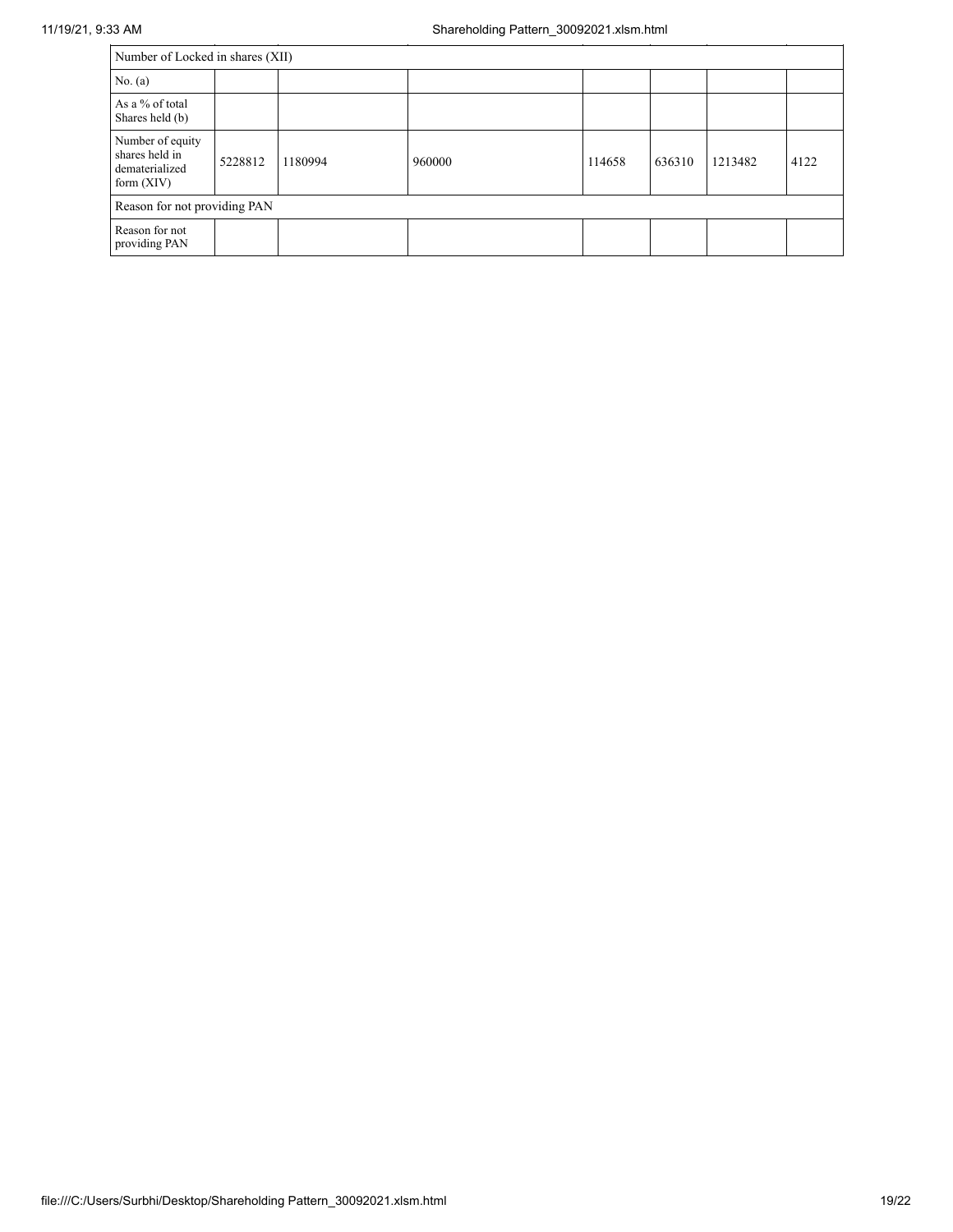|                                                                                                                                                                                      |                                                               | Any Other (specify)   |
|--------------------------------------------------------------------------------------------------------------------------------------------------------------------------------------|---------------------------------------------------------------|-----------------------|
| Searial No.                                                                                                                                                                          | $\,$ 8 $\,$                                                   |                       |
| Category                                                                                                                                                                             | <b>Trusts</b>                                                 |                       |
| Category / More<br>than 1 percentage                                                                                                                                                 | Category                                                      |                       |
| Name of the<br>Shareholders (I)                                                                                                                                                      |                                                               | Click here to go back |
| PAN(II)                                                                                                                                                                              |                                                               | Total                 |
| No. of the<br>Shareholders (I)                                                                                                                                                       | 11                                                            | 2175                  |
| No. of fully paid<br>up equity shares<br>held (IV)                                                                                                                                   | 157278                                                        | 7354662               |
| No. Of Partly paid-<br>up equity shares<br>held (V)                                                                                                                                  |                                                               |                       |
| No. Of shares<br>underlying<br>Depository<br>Receipts (VI)                                                                                                                           |                                                               |                       |
| Total nos. shares<br>held $(VII) = (IV) +$<br>$(V)$ + $(VI)$                                                                                                                         | 157278                                                        | 7354662               |
| Shareholding as a<br>% of total no. of<br>shares (calculated<br>as per SCRR,<br>1957) (VIII) As a<br>% of $(A+B+C2)$                                                                 | 0.26                                                          | 12.11                 |
|                                                                                                                                                                                      | Number of Voting Rights held in each class of securities (IX) |                       |
| Class eg: X                                                                                                                                                                          | 157278                                                        | 7354662               |
| Class eg:y                                                                                                                                                                           |                                                               |                       |
| Total                                                                                                                                                                                | 157278                                                        | 7354662               |
| Total as a % of<br>Total Voting rights                                                                                                                                               | 0.26                                                          | 12.11                 |
| No. Of Shares<br>Underlying<br>Outstanding<br>convertible<br>securities $(X)$                                                                                                        |                                                               |                       |
| No. of Shares<br>Underlying<br>Outstanding<br>Warrants $(X_i)$                                                                                                                       |                                                               |                       |
| No. Of Shares<br>Underlying<br>Outstanding<br>convertible<br>securities and No.<br>Of Warrants (Xi)<br>(a)                                                                           |                                                               |                       |
| Shareholding, as a<br>% assuming full<br>conversion of<br>convertible<br>securities (as a<br>percentage of<br>diluted share<br>capital) (XI)=<br>$(VII)+(X)$ As a %<br>of $(A+B+C2)$ | 0.26                                                          | 12.11                 |
| Number of Locked in shares (XII)                                                                                                                                                     |                                                               |                       |
| No. $(a)$                                                                                                                                                                            |                                                               |                       |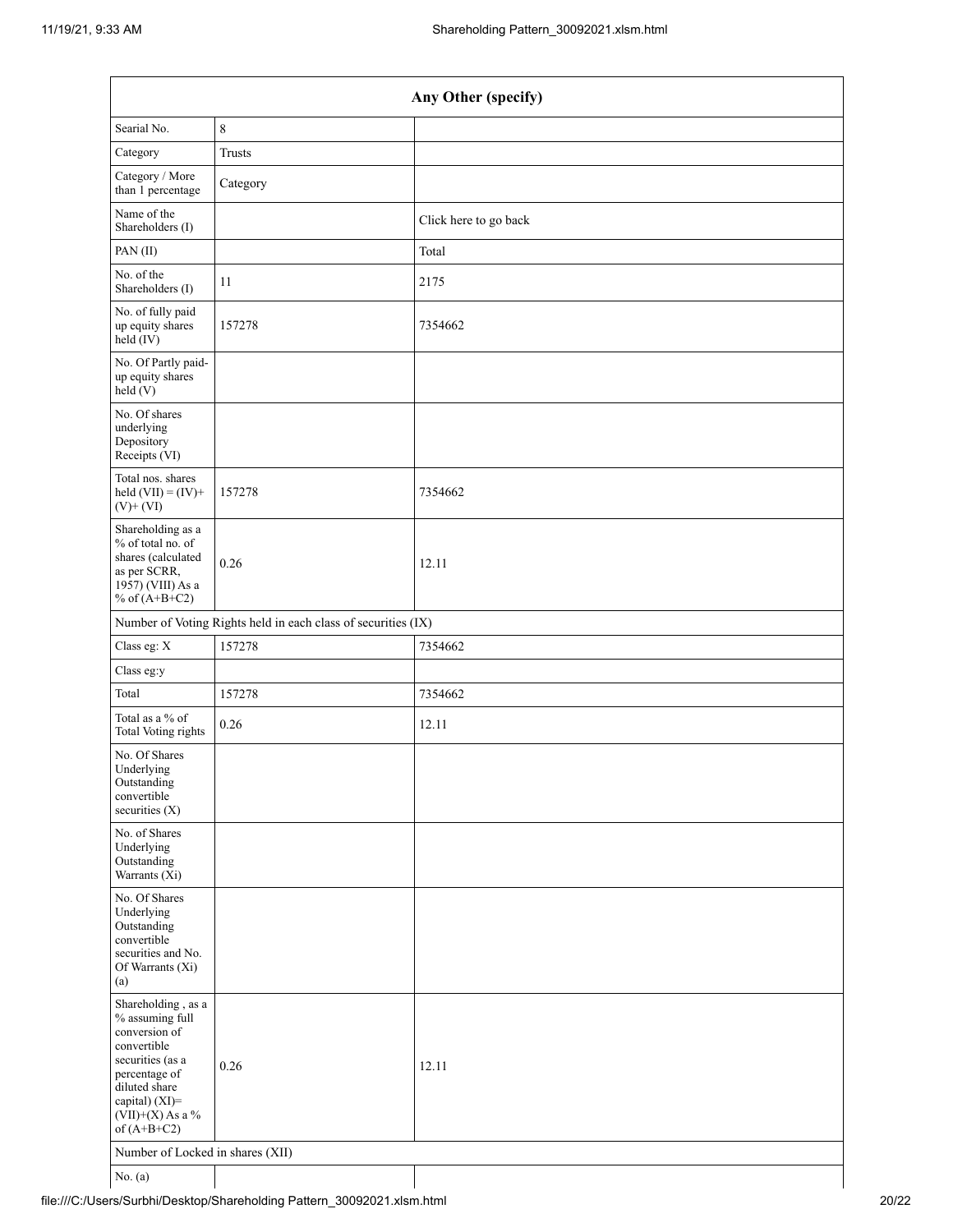| As a % of total<br>Shares held (b)                                   |        |         |  |  |
|----------------------------------------------------------------------|--------|---------|--|--|
| Number of equity<br>shares held in<br>dematerialized<br>form $(XIV)$ | 157278 | 7354662 |  |  |
| Reason for not providing PAN                                         |        |         |  |  |
| Reason for not<br>providing PAN                                      |        |         |  |  |